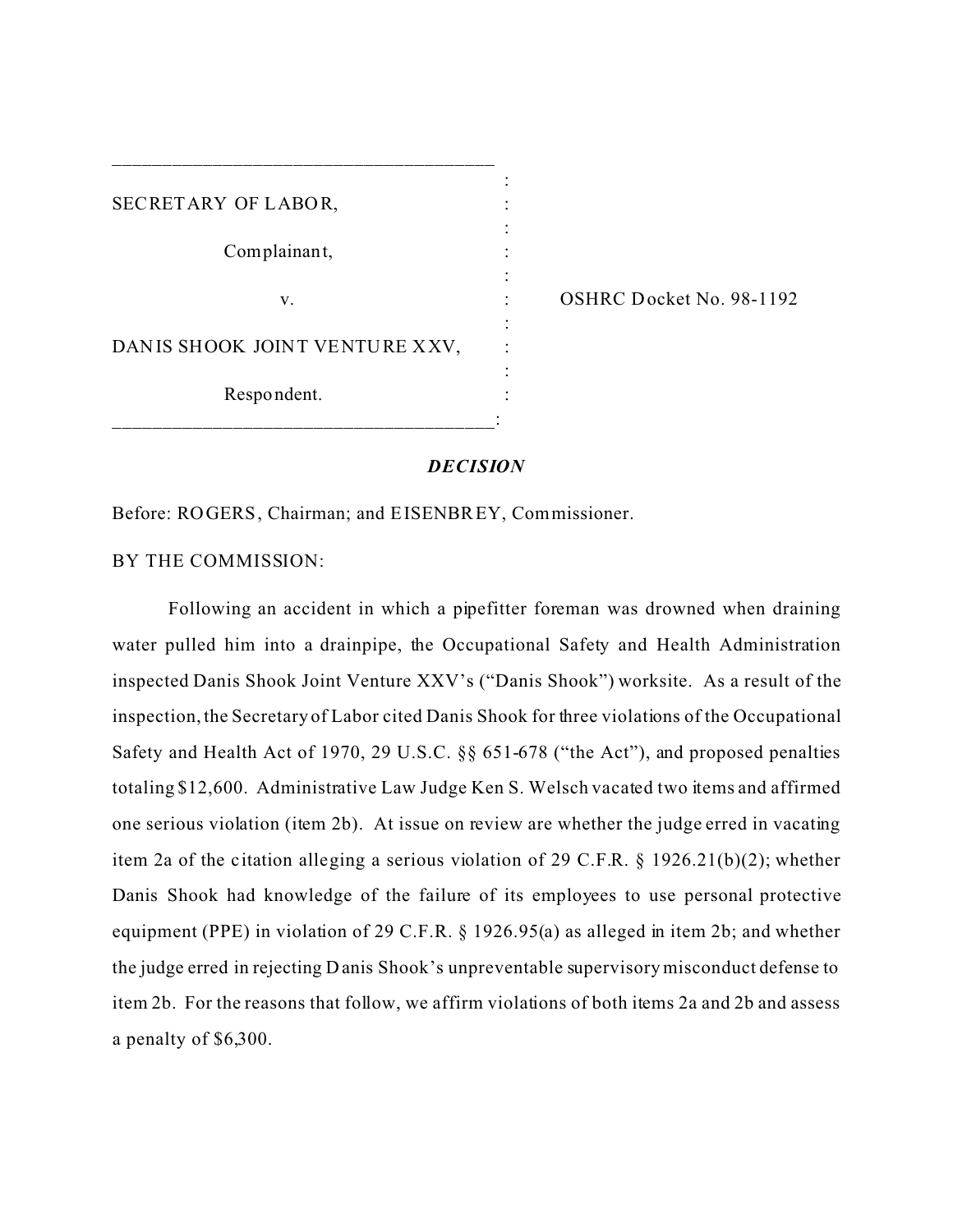## **I. Background**

On April 22, 1998, Danis Shook, a joint venture between Danis Industries and Shook National Corporation, was engaged in an expansion project at the Beavercreek Wastewater Treatment Plant in Green County, Ohio. The project included the construction of two identical concrete equalization basins ("Basin 1" and "Basin 2"), the purpose of which was to provide additional sewage storage capacity at the plant. Each basin was approximately 200 feet in diameter with a surrounding wall, which was approximately 20 feet high. The basin floor sloped one half an inch for each foot of the horizontal run toward a center drainpipe. The drainpipe was 42 inches in diameter and descended 6 feet below the basin floor to an adjoining ninety-degree elbow pipe, which extended horizontally to a pump station.

In late 1997, after the floors of the basins were constructed, carpenters fitted the drainpipes with plywood plugs in order to provide protection against falls. The plugs were later caulked to prevent rainwater from seeping through to adjoining facilities during construction. In early April 1998, after water from snow and rain had accumulated in both basins, Danis Shook's project superintendent, Michael Barrett ("Barrett"), ordered that holes be drilled through the plywood plugs to drain the basins. Under the direction of Dave Ritter ("Ritter"), Danis Shook's labor foreman, the laborer who did the drilling used waders, a life jacket, and a 100-foot lifeline, which was tied to a handrail.<sup>1</sup>

The pipefitter crew began to work along the dry perimeters of both basins during the first two we eks of April 1998. Their work involved cleaning wall ca stings, attaching bolts into the wall castings, and generally preparing the area for pipe installation. The water was draining as expected in Basin 2, but not in Basin 1. On April 22, 1998, the w ater in Basin 1 was approximately 34 inches deep at the center drainpipe area when the pipefitter foreman, James H. Wagner ("Wagner"), waded to the center and used a splintered board or metal

<sup>&</sup>lt;sup>1</sup>The exact date on which the laborer drilled the holes is not clear in the record.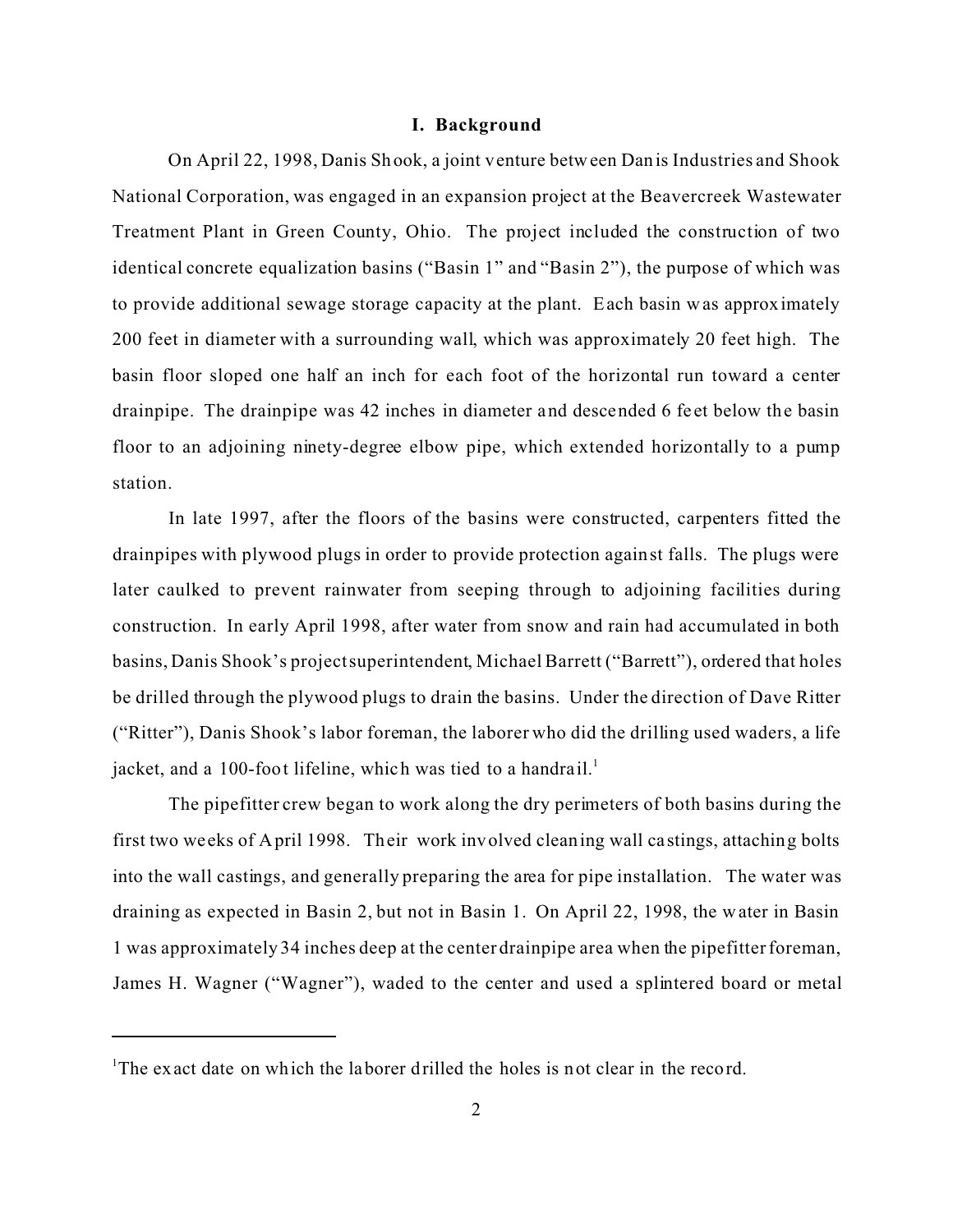object to scrape or thump on or near the plywood plug. Wagner used no PPE. Within a brief period, the plug dislodged, and the rapid force of draining water pulled Wagner into the drainpipe where he drowned.

# **II. Did the judge err in vacating Item 2a alleging a serious violation of 29 C.F.R. § 1926.21(b)(2)?** <sup>2</sup>

The Secretary alleged that Danis Shook violated 29 C.F.R. § 1926.21(b)(2) by failing to instruct employees who entered or worked in the equalization basins in the recognition and avoidance of hazards associated with engulfment or being drawn into the piping by the flow of water draining from the basins. In vacating the item, the judge found that while Wagner may not have understood or appreciated the hazards associated with working on or near the plywood plug, Danis Shook nevertheless s atisfied its obligations under the standard by pointing out an engulfment hazard and the PPE that other employees had worn to avoid it. The judge relied on three conversations between Wagner and two other Danis Shook employees. The first conversation occurred in early April between Wagner and Danis Shook's mechanical engineer, Richard Tagliaferri ("Tagliaferri"). Wagner suggested to Tagliaferri that the pipefitters begin working in the equalization basins. Tagliaferri's response was that "there's still water in those tanks" and "if the plug [were] to be removed right away, it could cause someone to be swept into the hole." He also told Wagner that when laborers had previously drilled holes through the plywood plugs, they wore harnesses

. . . .

. . . .

<sup>2</sup> **§ 1926.21 Safety training and education.** 

<sup>(</sup>b) *Employer responsibility* 

<sup>(2)</sup> The employer shall instruct each employee in the recognition and avoidance of unsafe conditions and the regulations applicable to his work environment to control or eliminate any haza rds or other exposure to illness of injury.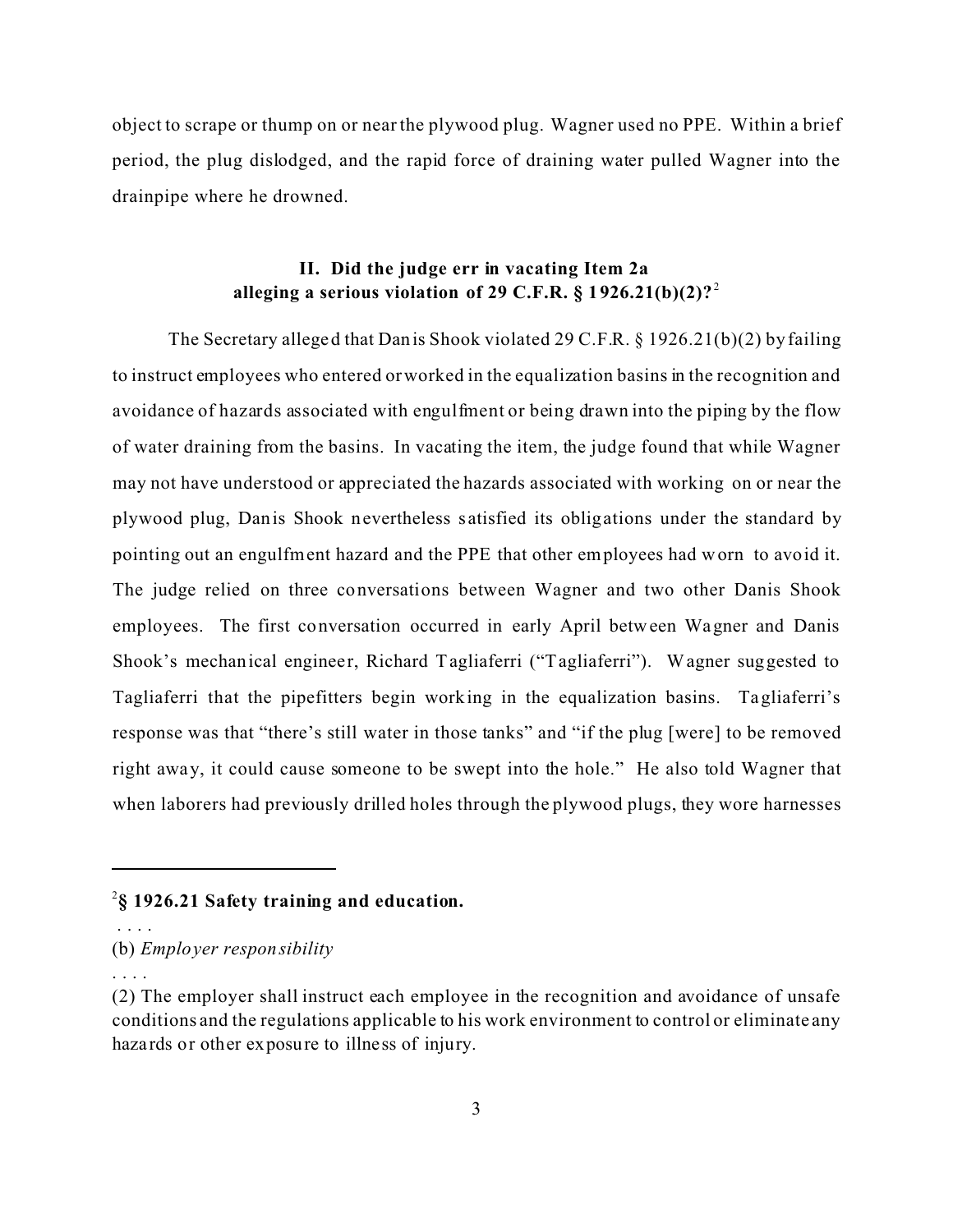and tied off.

The second conve rsation occurred on Monday, April 20, 1998, when Wagner returned to the worksite after a one week vacation. Tagliaferri stopped by Basin 2 to discuss piping details with the pipefitters, and Wagner mentioned that because he did not have the necessary materials to continue with his work in Basin 2, he was planning to move his crew to Basin 1, where materials for both basins were being stored. Tagliaferri responded that the basin still had water in it. He also told Wagner, "You need to talk to Mike Barrett before you go over there."

The final conversation occurred on the morning of April 22, 1998, shortly before the accident, when Wagner asked labor foreman Ritter where the waders and paddle bit were "because he had to wade out to do some more holes." Ritter told Wagner that the waders and paddle bit were located in the tool trailer along with the rope, harness, and life jacket that his crew member had used when drilling holes through the plywood plugs.

We find that these three conversations do not satisfy the requirements of 29 C.F.R. § 1926.21(b)(2). The standard requires that an employer instruct its employees in the recognition and avoidance of the hazards that are specific to the work site about which a reasonably prudent employer would have been aware. *CMC Electric, Inc.*, 18 BNA OSHC 1737, 1738, 1999 CCH OSHD ¶ 31,817, p. 46,743 (No. 96-0169, 1999), *aff'd in relevant part*, 221 F.3d 861 (6th Cir. 2000). *See also N & N Contractors, Inc*., 18 BNA OSHC 2121, 2126, 2000 CCH OSHD ¶ 32,101, p. 48,243 (No. 96-0606, 2000), *aff'd*, No. 00-1734 (4th Cir. May 9, 2001, as amended July 16, 2001); *El Paso Crane & Rigging Co.*, 16 BNA OSHC 1419, 1424, 1993-95 CCH OSHC ¶ 30,231, p. 41, 620 (No. 90-1106, 1993) (" *El Paso*"); *Pressure Concrete Constr. Co.*, 15 BNA OSHC 2011, 2015, 1991-93 CCH O SHD ¶ 29,902, p. 40,810 (No. 90-2668, 1992) ("*Pressure Concrete*"). Danis Shook knew of the hazard. Joseph Reich, Danis Shook's safety coordinator, testified that the company routinely constructed open structures, like the equalization basins, in which plywood plugs were used to cover pipes during construction, and that the accumulation of water in such structures was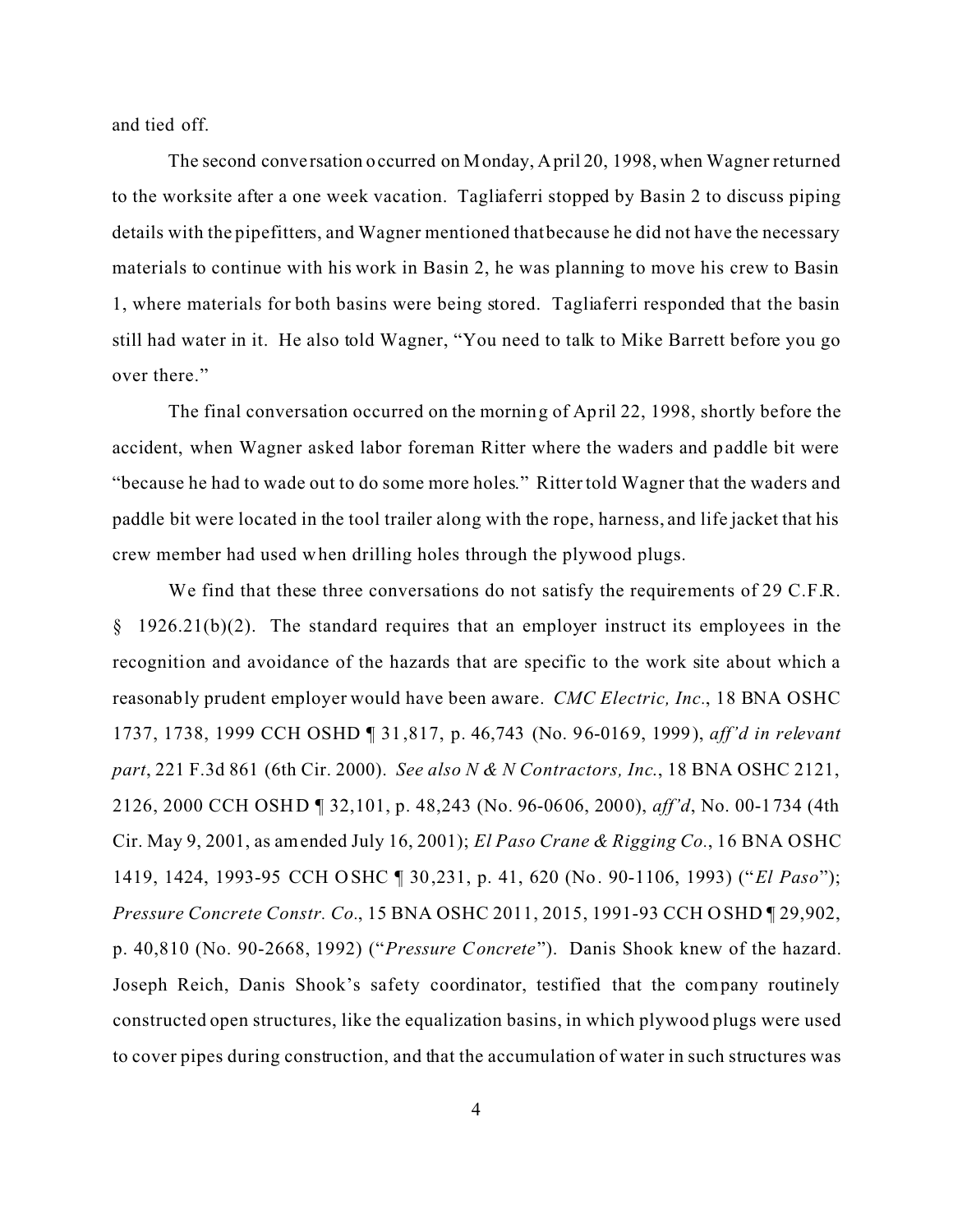not unusual. Here, Barrett knew that water had been accumulating in the equalization basins for several months. He also knew in early April that pipefitters would be working in the basins, and in preparation for such work, he directed Bobby Sloan ("Sloan"), an exterior pipe installation labor foreman, to drill holes through the plugs. $3$ 

Despite its familiarity with the conditions in the equalization basins and its knowledge that Wagner's work in the basins was imminent, Danis Shook made no effort to instruct its employees in the specific hazards that work in those basins presented. Danis Shook had some written safety materials and conducted regular tool box ta lks, providing it with opportunities to present information to its employees concerning the recurring hazards of water-filled basins and plywood drain plugs in a "systema tic" fashion. *R & R Builders*, 15 BNA OSHC 1383, 1390, 1991-93 CCH OSHD ¶ 29,531, p. 39,863 (No. 88-282, 1991) (affirming violation of  $\S 1926.21(b)(2)$  where "occasional correction" of employees found insufficient to establish requisite "systematic training"). Danis Shook, however, did not include this required training as part of its formal training program to address these hazards and now argues that it satisfied its training obligation with respect to these hazards through chance conversa tions that failed to convey critica l information. While the standard does not limit an employer in the method by which to impart the necessary instructions, it does require that the substance of the instructions be "specific enough to advise employees of the hazards associated with their work and the ways to avoid them." *El Paso*, 16 BNA OSHC at 1425 n.7, 1426, 1993-95 CCH OSHC at p. 41,621 n. 7. See also *O'Brien Concrete Pumping, Inc*., 18 BNA OSHC 2059, 2061, 1999 CCH OSHD ¶ 32,026, p. 47,848 (No. 98-0471, 2000); *Pressure Concrete*, 15 BNA OSHC at 2016, 1991-93 CCH OSHD at p. 40,811.

The record establishes that Wagner's decision to prepare the basin by draining the

<sup>&</sup>lt;sup>3</sup>Although Barrett directed Sloan to drill holes through the plywood plugs, labor foreman Ritter and his crew ultimately performed the drilling. However, de spite his direction to Sloan, Barrett did not determine how much water was in the basins nor did he instruct Sloan to wear a lifeline or harness.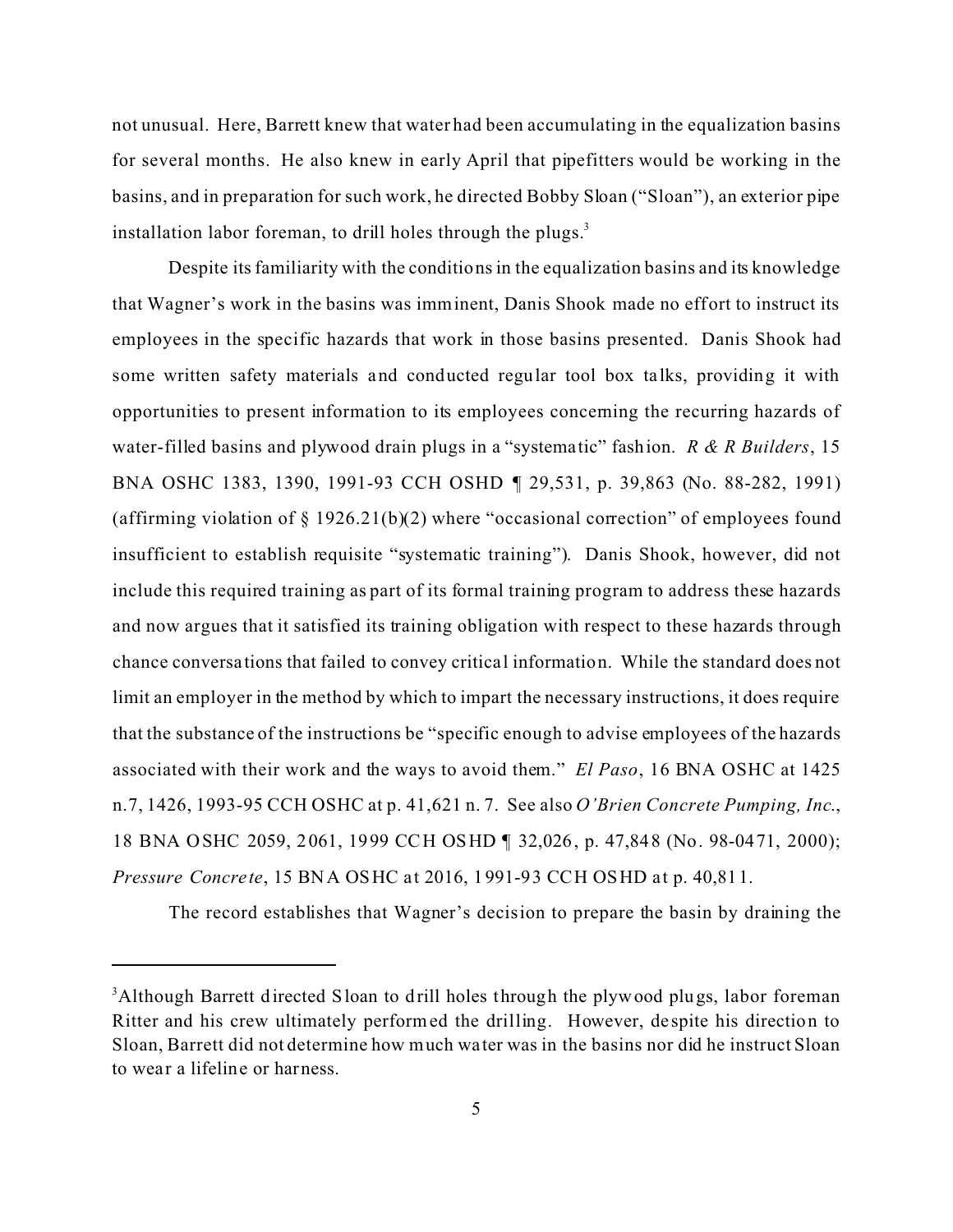water was consistent with his authority to direct his own work without prior clearance. It was, therefore, mere happenstance that Wagner had three brief conversations with other Danis Shook supervisory personnel in which they mentioned some safety considerations related to work in the basins. Moreover, while Tagliaferri and Ritter expressed some awareness of the hazard during these impromptu conversations, we cannot find that their discussions adequately conveyed to Wagner the danger that he might encounter when working on or near a plywood drainplug in a basin with accumulated water. *E.L. Davis Contracting Co.,* 16 BNA OSHC 2046, 2048, 1993-95 CCH OSHD ¶ 30,580, p. 42,339 (No. 92-35, 1994) (violation of 29 C.F.R. § 1926.21(b)(2) affirmed where employer's verbal instructions were insufficiently specific, complete and comprehensive). Nor can we find that they conveyed to him the vital necessity of using the appropriate personal protective equipment before venturing *anywhere* near the plywood plug. *See Pressure Concrete*, 15 BNA OSHC at 2017, 1991-93 CCH OSHC at p. 40,812 ("[t]he fact that the requisite instructions would have to be detailed enough to take into account various contingencies does not negate the requirement for the instructions").

Danis Shook would have us find the instructions adequate based on Mitchell's testimony that two weeks before the accident Wagner had told him that safety equipment was required when drilling holes through the plug or entering the water in the basins. However, the record shows that neither Wagner nor Mitchell understood the hazard. When asked at the hearing whether he could have reminded Wagner on the day of the accident to wear appropriate PPE before wading through the water to work on the plug, Mitchell stated: "I could have, but I never thought of it. It didn't seem to be unsafe to do it." Danis Shook's failure to provide sufficiently specific instructions about the nature and extent of the engulfment hazards and the measures to take against them here, and to make at least some effort to assure that employees understood the meager information it did provide, must explain why two experienced foremen failed to recognize that Wagner's conduct was hazardous. *See Pressure Concrete*, 15 BNA OSHC at 2017, 1991-93 CCH OSHD at p.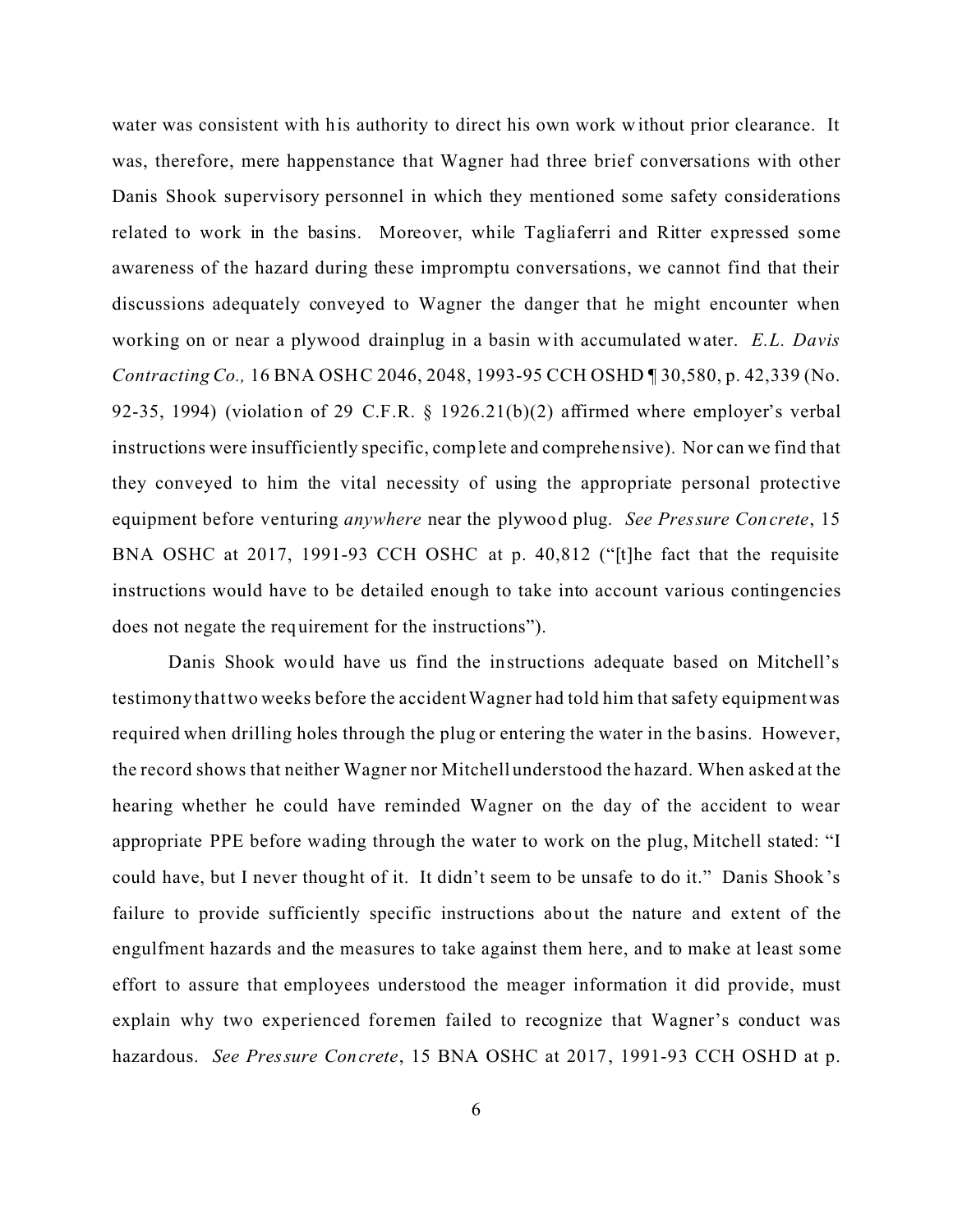40,812 ("a reasonably prudent employer would attempt to give instructions that can be understood and remembered by its employees, and would make at least some effort to assure that the employees did, in fact, understand the instructions"). In this case, "actions speak louder than . . . words." *Id*.

We also find that the other training components upon which Danis Shook relies, including its new hire orientation program and weekly tool box talks, do not amount to compliance. Neither of these methods ever conveyed with any specificity instructions on the recognition and avoidance of engulfment hazards while working in an equalization basin with accumulated water. *See Pressure Concrete*, 15 BNA OSHC at 2016, 1991-93 CCH OSHD at p. 40,811 (instruction found inadequate where safety manuals and weekly meetings failed to address hazards specific to the worksite). In Danis Shook's new hire orientation program, employees reviewed its "Spotlight on Safety" booklet, which included a general rule requiring that "personal protective equipment must be used as ne eded," and another rule requiring that buoyant work vests be worn when employees were "working over or near water where depths create [d] a danger of drowning." However, the se rules did not specify the need for PPE in any particular circumstances, such as working on or in proximity to the plywood plugs in the basins. *See L & M Lignos Enterprises*, 17 BNA OSHC 1066, 1067, 1993-95 CCH OSHD ¶ 30,675, pp. 42,569, 42,570 (No. 92-1746, 1995) (work rule requiring PPE not enough to satisfy standard without further explaining various worksite hazards where PPE would be necessary). The weekly toolbox talks covered some fall protection topics but never identified the engulfment hazards a ssociated with working in the equaliz ation ba sins.

We therefore find that Danis Shook failed to provide adequate instruction, and that the Secretary established a violation of 29 C.F.R.  $\S 1926.21(b)(2).$ <sup>4</sup>

<sup>&</sup>lt;sup>4</sup>The other elements of the Secretary's *prima facie* case of the violation were established and are not at issue. *See Astra Pharmaceutical Prods.*, 9 BNA OSHC 2126, 2129, 1981 CCH OSHD ¶ 25,578, pp. 31,899-900 (No. 78-6247, 1981), *aff'd in pertinent part*, 681 F.2d 69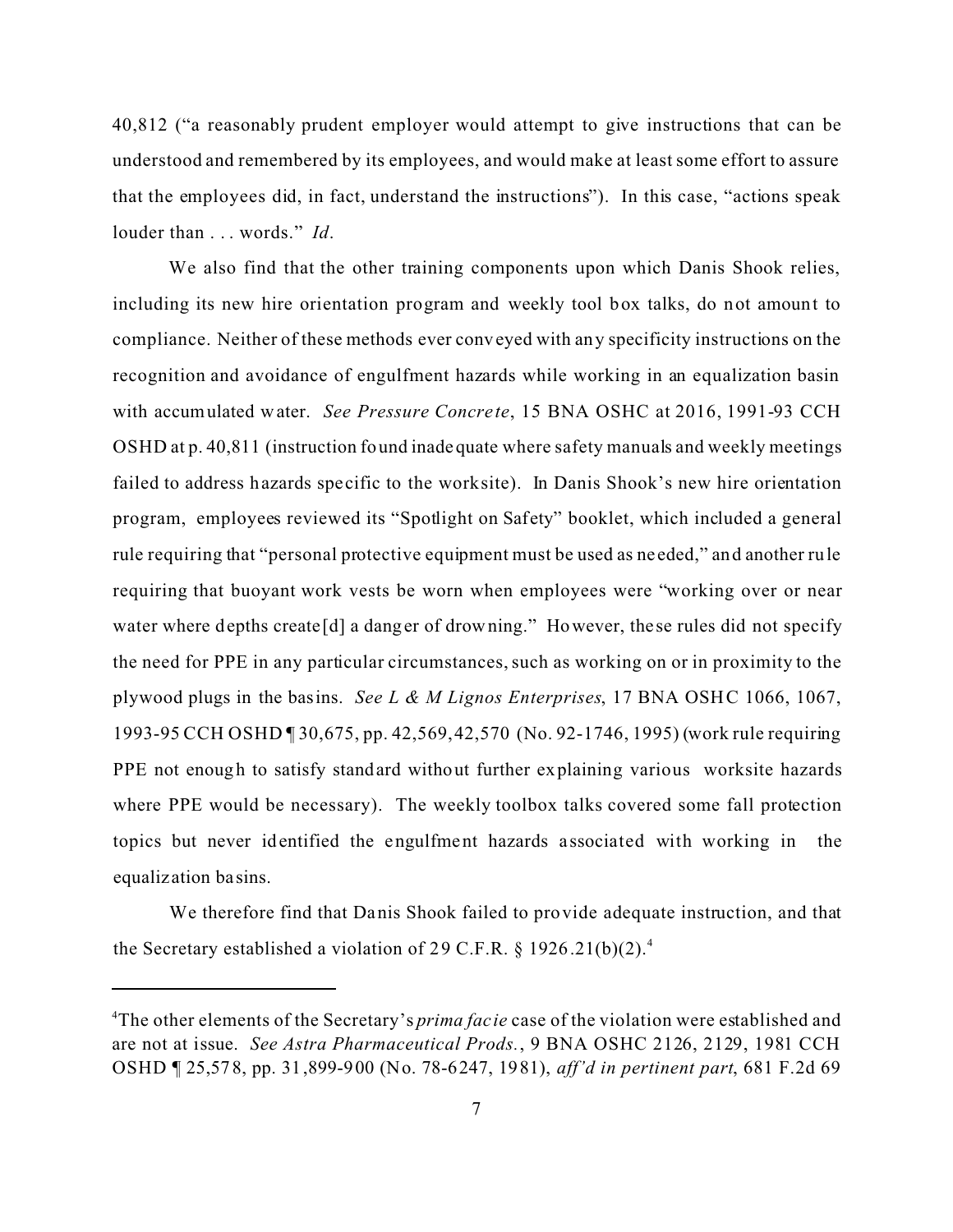#### **III. ITEM 2b**

# **A. Did the judge err in finding that Respondent had knowledge of its employee's failure to use protec tive equipment in violation of 29 C.F.R. § 1926.95(a)?**<sup>5</sup>

In item 2b of the citation, the Secretary alleged that Danis Shook violated 29 C.F.R. § 1926.95(a) by failing to require its employees to wear appropriate protective equipment "such as safety harnesses, lifelines and/or securing or retrieval devices to protect against engulfment hazards." The judge affirmed the violation. At issue on review is whether the judge erred in finding that Danis Shook had knowledge of the violation. Under Commission precedent, the Secretary makes out a *prima fac ie* case of knowledge by establishing that the employer either knew or, with the exercise of re asonable diligence, could have known of the presence of the hazardous condition. *Pride Oil Well Service*, 15 BNA OSHC 1809, 1814, 1991-93 CCH OSHD ¶ 29,807, p. 40,584 (No. 87-692, 1992) (" *Pride*"). The knowledge element is directed to the physical conditions that constitute a violation, and the Secretary need not show that an employer understood or acknowledged that the physical conditions were actually hazardous. *Phoenix Roofing, Inc.*, 17 BNA OSHC 1076, 1079-1080, 1993-95 CCH OSHD ¶ 30,699, p. 42,606 (No. 90-2148, 1995), *aff'd without published opinion*, 79 F.3d 1146 (5th Cir. 1996). Actual or constructive knowledge of an employer's foreman can

 $(1<sup>st</sup> Cir. 1982)$  (Secretary must establish applicability of cited standard, noncompliance with the terms of the standard, employee exposure to the hazard, and employer knowledge of the hazard).

<sup>5</sup> **§ 1926.95 Criteria for personal protective equipment.** 

<sup>(</sup>a) *Application*. Protective equipment, including personal protective equipment for eyes, face, head, and extremities, protective clothing, respiratory devices, and protective shields and barriers, shall be provided, used, and maintained in a sanitary and reliable condition wherever it is necessary by reason of hazards of proce sses or environment, chemical hazards, radiological hazards, or mechanical irritants encountered in a manner capable of causing injury or impairment in the function of any part of the body through absorption, inhalation or physical conta ct.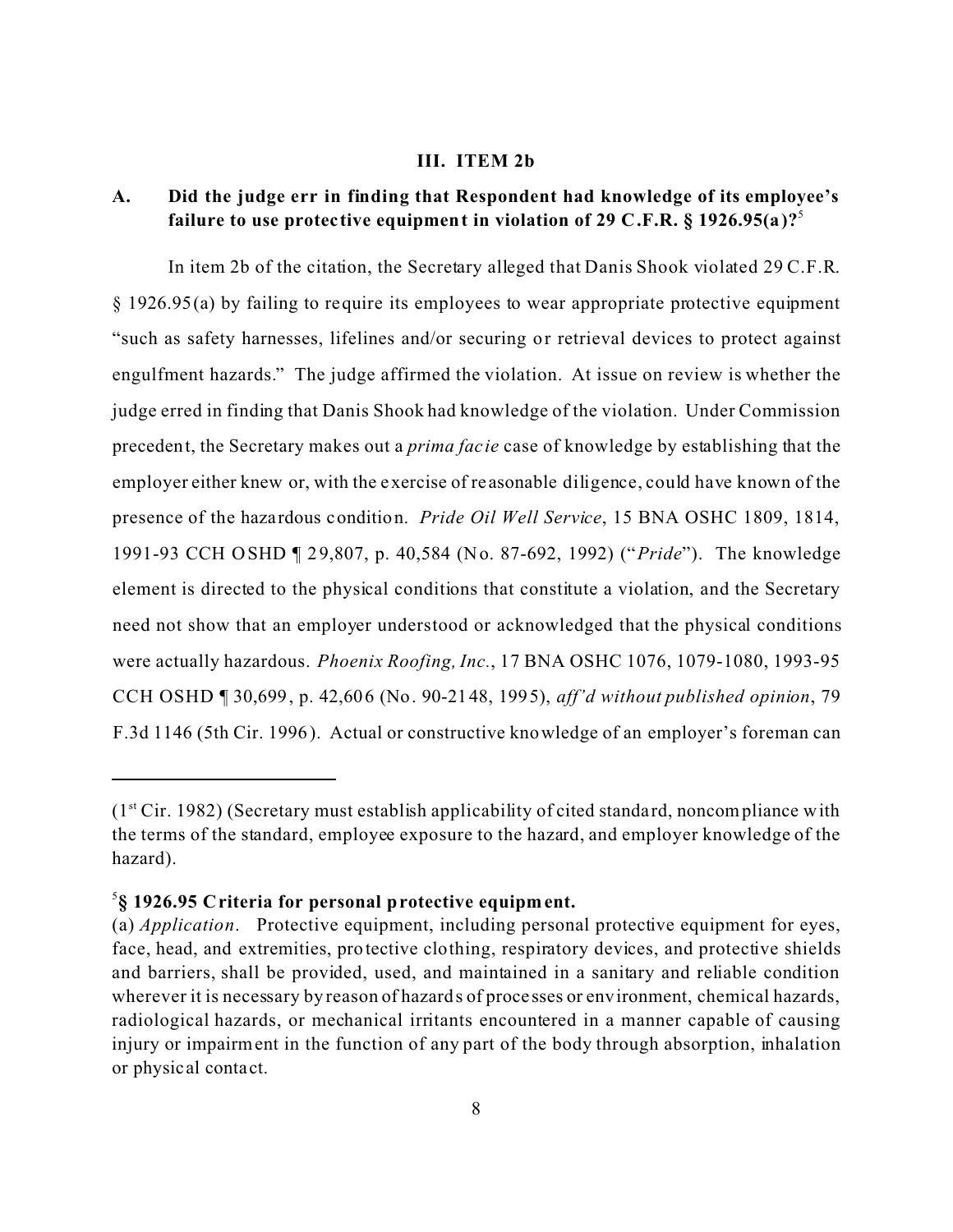be imputed to the employer. *A. P. O'Horo*, 14 BNA OSHC 2004, 2007, 1991-93 CCH OSHD ¶ 29,223, p. 39,128 (No. 85-369, 1991); *Dun-Par Engineered Form Co.*, 12 BNA OSHC 1962, 1965-1966, 1986-87 CCH OSHD ¶ 27,651, p. 36,033 (No. 82-928, 1986); *Daniel Construction Co.*, 10 BNA OSHC 1549, 1552, 1982 CCH OSHD ¶ 26,027, p. 32,672 (No. 16265, 1982). Here, Wagner had actual knowledge of his own failure to wear PPE. As a foreman working in a supervisory capacity, his actual knowledge may be imputed to Danis Shook.

We also find that Danis Shook had constructive knowledge because the evidence shows that it could have known of the violative condition had it exercised re asonable diligence. *See Pride*, 15 BNA OSHC at 1814, 1991-93 CCH O SHD at p. 40,584. Reasonable diligence involves consideration of several factors, including the employer's obligation to have adequate work rules and training programs, to adequately supervise employees, to anticipate hazards, and to take measures to prevent the occurrence of violations. *Id.* As we indicated above in our discussion of item 2a, Danis Shook failed to provide adequate training in how to recognize and avoid the hazards associated with working on or in proximity to the plywood plugs in the basins. In addition, Danis Shook did not have a work rule that required the use of PPE in the circumstances that confronted Wagner. The Commission has defined a work rule as "an employer directive that requires or proscribes certain conduct and that is communicated to employees in such a manner that its mandatory nature is made explicit and its scope c learly understood." *J.K. Butler Builders, Inc*., 5 BNA OSHC 1075, 1076, 1977-78 CCH OSHD ¶ 21,585, p. 25,902 (No. 12354, 1977) (employer's warning to employees to avoid unsafe areas was "too general to be an effective work rule"). Although Danis Shook's written safety materials contained a general rule requiring employees to wear PPE "as needed," it did not explicitly address the need for employees to wear PPE when working on or near the plywood plugs. Both Ritter and Reich testified that Danis Shook had no rule requiring employees to use a lifeline when working in water. Tagliaferri testified that he gave no directive to Wagner to wear PPE or stay out of Basin 1.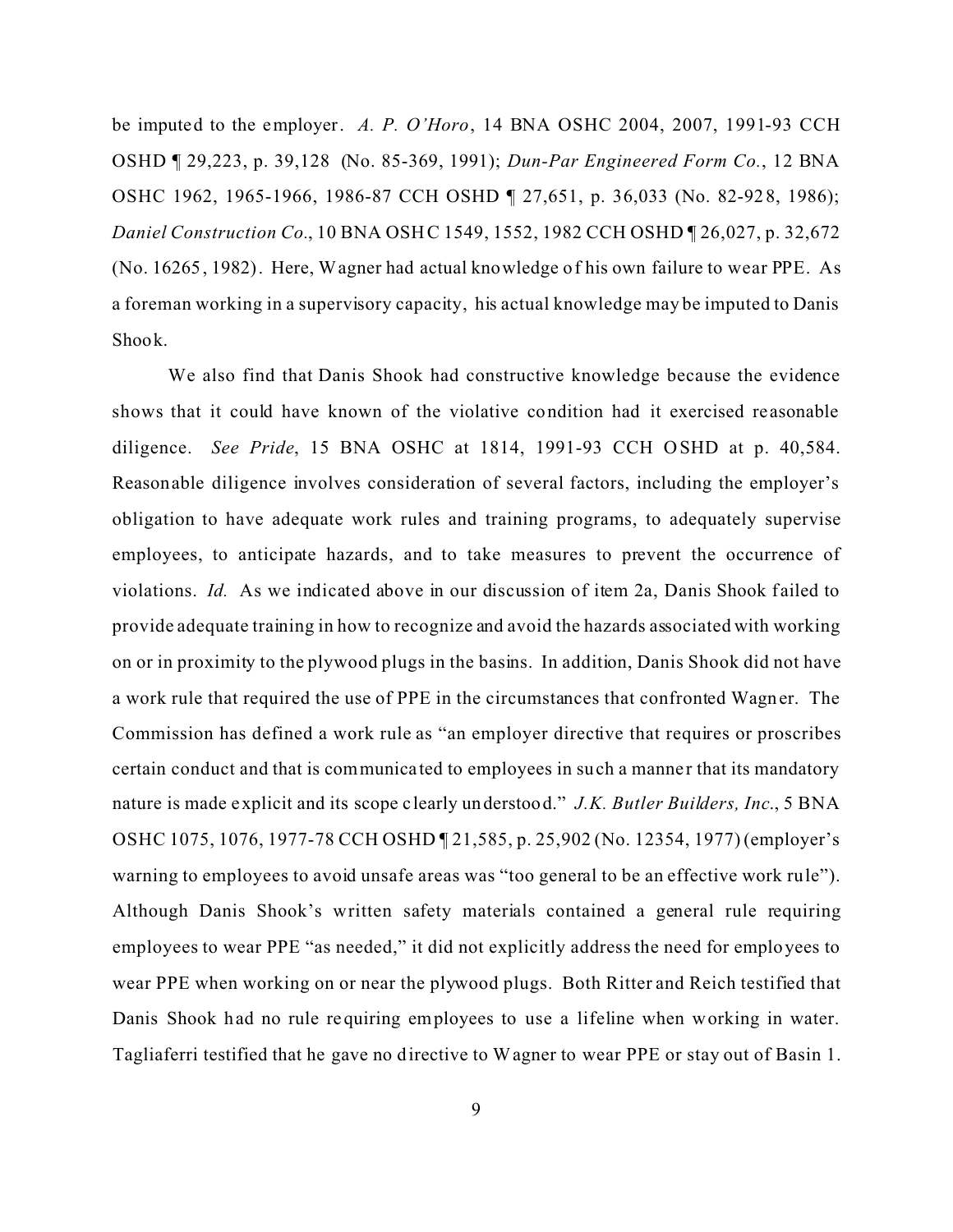Instead, he told Wagner to talk with Barrett about his plan to work in Basin 1. How ever, Barrett stated that Wagner was "totally responsible" for installing piping and ensuring that the work was done safely, and that there was no rule prohibiting Wagner and the pipefitters from entering the basins.

With respect to the adequacy of employee monitoring, a *laissez-faire* attitude prevailed. Barrett, who was responsible for supervising Wagne r, testified that he routinely relied on his craft foremen to evaluate the hazards that they encountered during the performance of their work and determine the ways in which to avoid them. His exclusive reliance on Wagner to recognize and avoid the hazards associated with working in the equalization basins was impermissible in view of Danis Shook's failure to adequately train its employees and adopt specific work rules to ensure that work was performed safely. *See Pride*, 15 BNA OSHC at 1815, 1991-93 CCH OSHD at p. 40,584 ("[a]n employer who has failed to address a hazard by implementing and enforcing an effective work rule cannot shift to its employees the responsibility for assuring safe working procedures" $)$ .<sup>6</sup>

We therefore find that Danis Shook had constructive as well as actual knowledge of the violation.

<sup>&</sup>lt;sup>6</sup>We also note that Danis Shook knew of Wagner's failure to wear required PPE while working on scaffolding in the equalization pump station just two or three weeks before his death.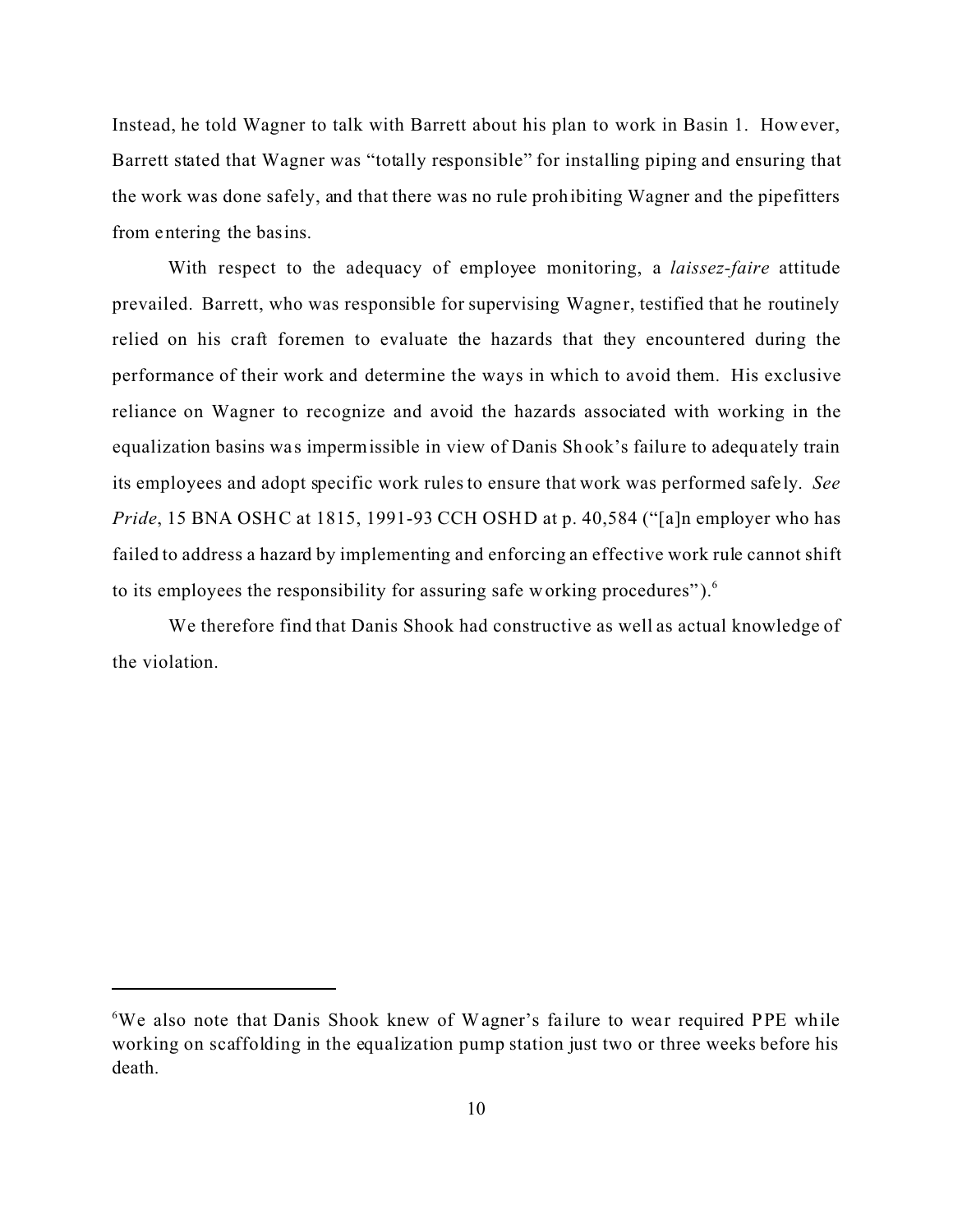# **B. Did the judge err in rejectingRespondent's affirmative defense of unpreventable supervisory misconduct to the violation of 29 C.F.R. § 1926.95(a) as alleged in item 2b?**

Danis Shook contends that the PPE violation was the result of unpreventable supervisory misconduct. A claim of unpreventable supervisory misconduct is an affirmative defense for which the employer carries the burden of proof. *Hamilton Fixture*, 16 BNA OSHC 1073, 1077, 1993-95 CCH OSHD ¶ 30,034, p. 41,172-73 (No. 88-1720, 1993), *aff'd without published opinion*, 28 F.3d 1213 (6th C ir. 1994). To establish the defense, the employer is required to prove that "(1) it has established work rules designed to prevent the violation; (2) it has adequately communicated those rules to its employees; (3) it has taken steps to discover violations; and (4) it has effectively enforced the rules when violations have been discovered." *Gem Industrial, Inc.,* 17 BNA OSHC 1861, 1863, 1995-97 CCH OSHD ¶ 31,197, p. 43,688 (No. 93-1122, 1996), *aff'd without published opinion* 149 F.3d 1183 (6th Cir. 1998); *accord Brock v. L. E. Myers Co*., 818 F.2d 1270, 1276-77 (6th Cir. 1987), *cert. denie*d, 484 U.S. 989 (1987) ("*L. E. Myers*").<sup>7</sup>

<sup>&</sup>lt;sup>7</sup>Respondent incorrectly suggests in its Petition for Discretionary Review that the Sixth Circuit in *L. E. Myers* rejected Commission precedent requiring an employer to show an established and adequately communicated work rule in order to establish the affirmative defense of unpreventable employee misconduct. In *L. E. Myers*, 818 F.2d at 1277, the Sixth Circuit stated that "the Act itself places upon the employer the responsibility of taking all reasonable steps to eradicate preventable hazards, 'including imposing work rules, communicating the rules to employees, and providing training, supervision and disciplinary action designated to enforce the rules,'" and that "an employer may defend [a] citation on the ground that, due to the existence of a thorough and adequate safe ty program which is communicated and enforced as written, the conduct of its employees in violating that policy was idiosyncratic and unforeseeable." In subsequent cases, the court has continued to uphold Commission precedent requiring that such a showing must include established and adequately communicated work rules. *See National Engineering & Contracting Co. v. OSHRC*, 838 F.2d 815, 819 (6th Cir. 1987); *Precast Services, Inc*., 17 BNA OSHC 1454, 1455, 1995-97 CCH OSHD ¶ 30,910, p. 43,035 (No. 93-2971, 1995), *aff'd without published opinion,* 106 F.3d 401 (6th Cir. 1997).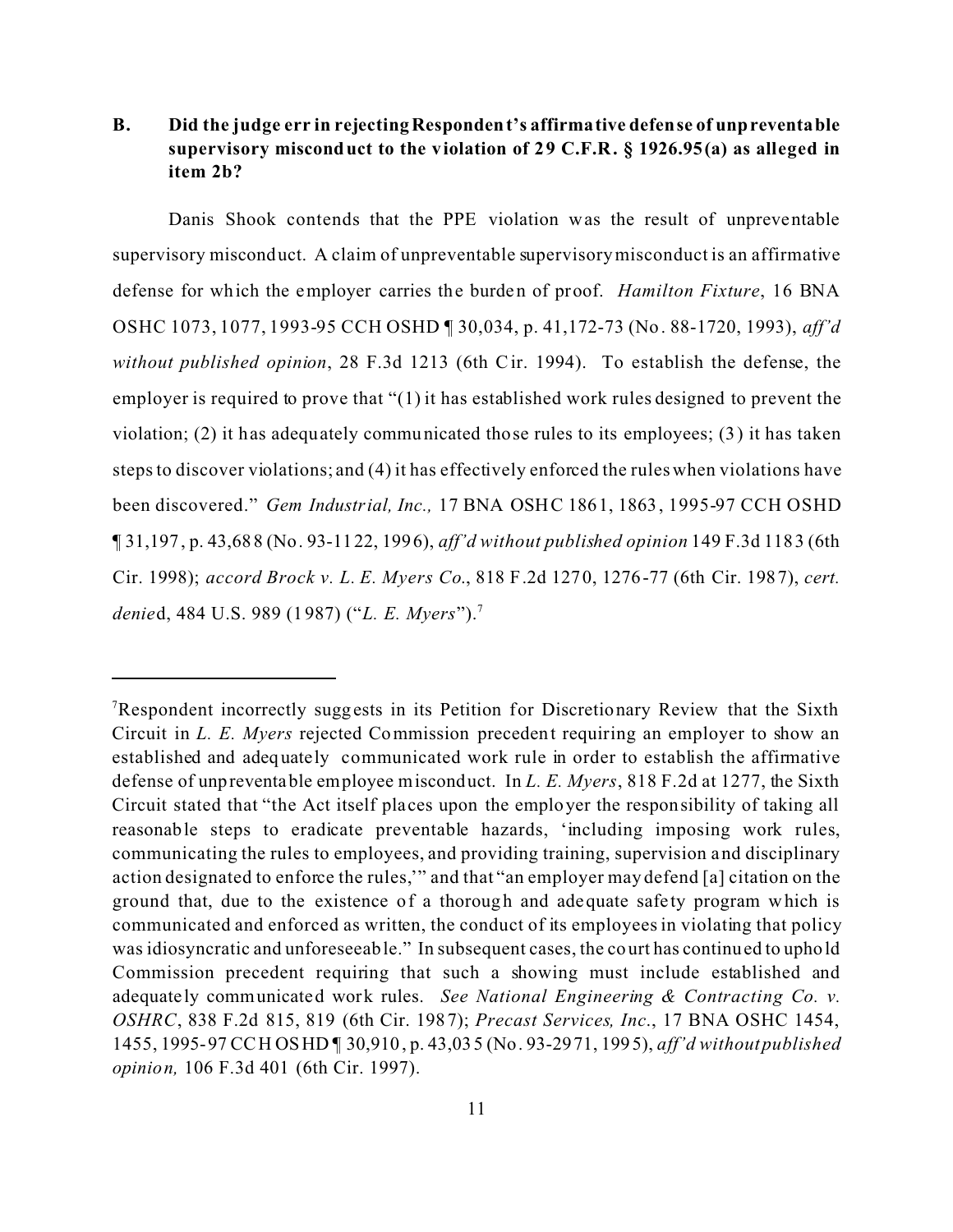We find that the defense fails here for largely the same reasons upon which we base our finding of constructive knowledge of the violation at issue; Danis Shook failed to establish and adequately communicate a work rule that was designed to prevent the hazard. We therefore conclude that Danis Shook failed to establish that the violation was the result of unpreventable supervisory misconduct.

Accordingly, item 2b of the citation is affirmed.

# **IV. PENALTY**

The Secretary proposed a combined penalty of \$6,300 for the violations cited in items 2a and 2b. The proposed penalty included a 10 percent credit for history. Danis Shook does not dispute the penalty amount proposed by the Secretary, and we find based on consideration of the factors in section 17(j) of the Act, 29 U.S.C. § 666(j), that \$6,300 is an appropriate penalty for items 2a and 2b.

## **V. ORDER**

We affirm items 2a and 2b of the citation, and we assess a combined penalty of \$6,300.

> $\sqrt{s}$ Thomasina V . Rogers Chairman

 $\sqrt{s}$ Ross Eisenbrey Commissioner

Dated: August 2, 2001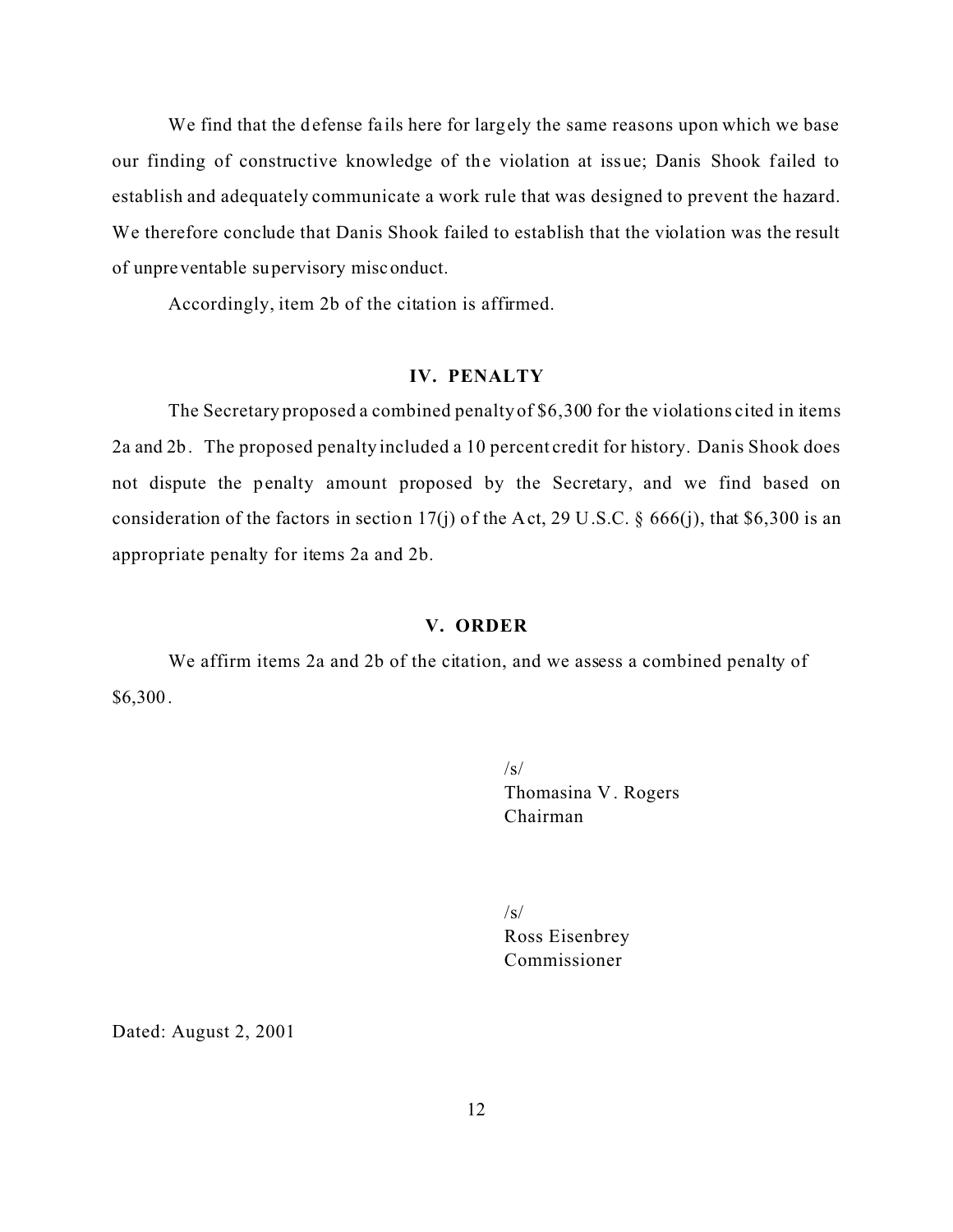Secretary of Labor, Complainant,

v.

Danis Shook Joint Venture XXV, Respondent.

#### APPEARANCES

Anthony M. Stevenson, Esq. Office of the Solicitor U. S. Department of Labor Cleveland , Ohio For Complainant

Gary W. Auman, Esq. Dunlevey, Mahan & Furry Dayton, O hio

OSHRC Docket No. **98-1192** 

For Respondent

Before: Administrative Law Judge Ken S. Welsch

## **DECISION AND ORDER**

Danis Shook Joint Venture XXV (Danis Shook) in April, 1998, was expanding the water treatment plant in Beavercreek, Ohio, when the pipefitters' foreman was engulfed into a 42-inch drainage pipe and drowned. After the Occupational Safety and Health Administration (OSHA) investigated the fatality, Danis Shook received a serious citation on June 22, 1998. Danis Shook timely contested the citation.

The citation, as amended,<sup>8</sup> alleges serious violations of  $\S$  5(a)(1) (item 1) of the Occupational Safety and Health Act (Act) for failing to provide a workplace free of recognized hazards by exposing employees who entered the accumulated water in the equalization basin to a potential engulfment hazard; 29 C.F.R. § 1926.21(b)(2) (item 2a) for failing to instruct employees in the recognition and avoidance of the hazards associated with entering a basin which contained accumulated water; and 29 C.F.R. § 1926.95(a) (item 2b) for failing to require employees entering the water in the equalization basin to wear appropriate personal protective equipment such as safety harnesses and lifelines. OSHA proposes a total penalty of \$12,600.

 $8$  Danis Shook's statement that the court has not ruled on the amend ment is not correct. The amendment was granted by the court by order dated February 19, 1999, and Danis Shook filed an amended answer dated February 25, 1999.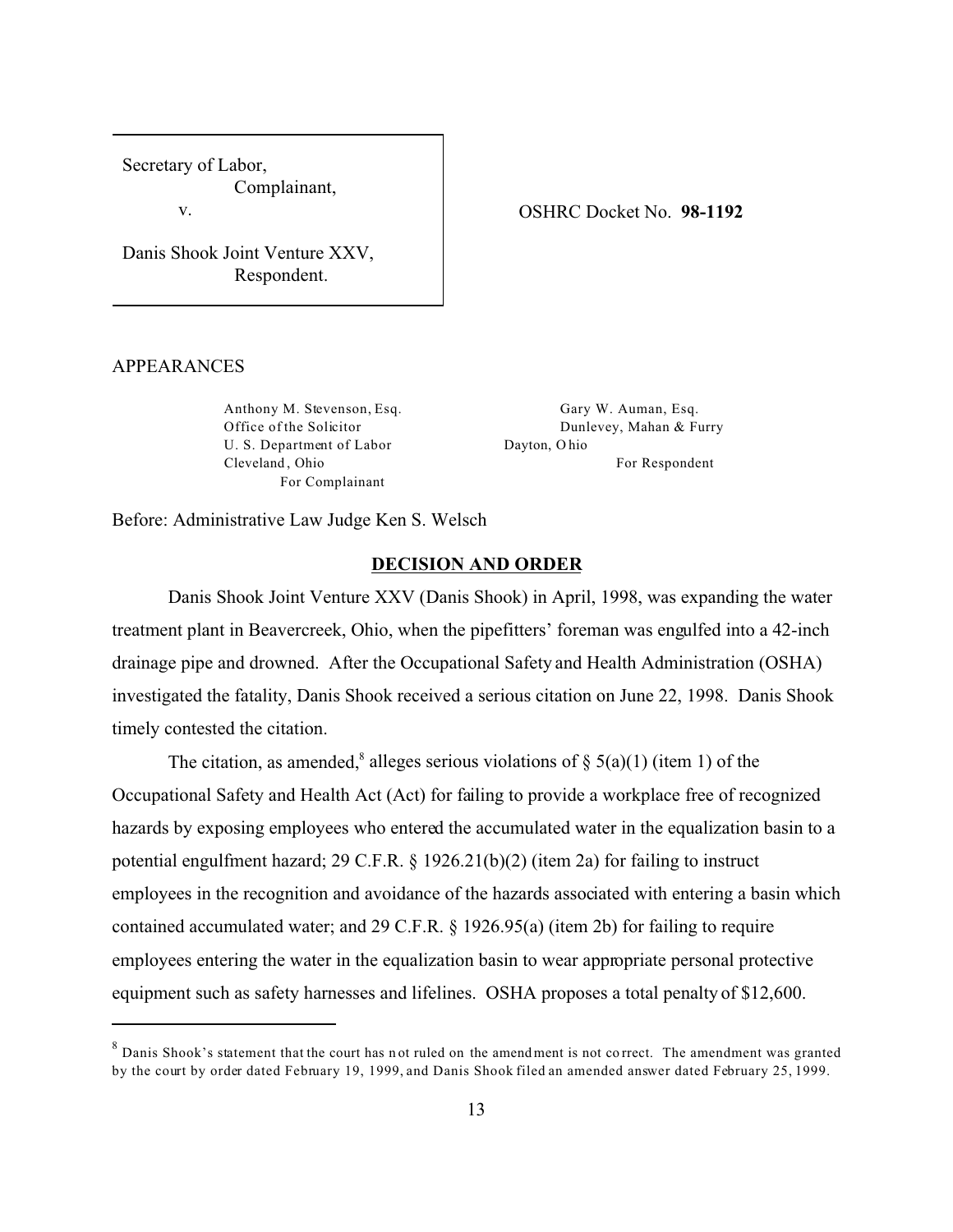The hearing was held June 2 - 4, 1999, in Dayton, Ohio. Jurisdiction and coverage are stipulated (Tr. 4). Danis Shook argues that the evidence does not support the alleged violations and, if a violation is found, it was due to employee misconduct.

Each party filed post-hearing briefs and reply briefs. For the reasons stated, the alleged violation of § 1926.95(a) (item 2b) is affirmed and the remaining violations are vacated.

## *The Accident*

In April, 1996, Danis Industries and Shook, Incorporated, formed a joint venture to perform the expansion work to the Beavercreek waste water treatment plant in Green County, Ohio. The project started in May, 1996, and employed in excess of 50 union employees. Danis generally handled the administrative work and Shook controlled the construction work. The project was completed, except for some landscaping, in June, 1999 (Tr. 35-36, 39, 287, 334, 338, 360).

As part of the expansion work, Danis Shook was to construct two identical equalization basins (EQ basin #1 and EQ basin #2). The EQ basins provide added capacity for the accumulation of sewage from storm surges. The accumulated sewage is mixed and aerated in the open basins before treatment by the plant (Exhs. C-1, R-2; Tr. 36, 335-337, 479, 496-498). The basins are above ground and are round, uncovered concrete basins with a diameter of approximately 203 feet and a concrete wall of approximately 20 feet. The floor of the basins slope, one-half inch for every foot, toward the center, where there is a 42-inch drain pipe (Tr. 10, 12, 37-38, 127, 282-283, 301-302, 343, 529). At the opening to the drain, there is a vertical drop of 6-feet to the pipe's elbow. The drain pipe then runs underground horizontally to the pump station (Tr. 316).

During construction of each basin floor, Danis Shook placed a ¾-inch plywood cover (plug) over the 42-inch opening to each drain (Tr. 13-14, 226). Wooden boards, 2-inch by 4 inches, were secured underneath the plywood plug (Tr. 302, 363-364, 525). The wooden plug was installed to prevent a fall hazard while employees were constructing the basin's floor (Tr. 14, 315, 341).

The construction of the two EQ basins was completed in the fall of 1997 (Tr. 341). The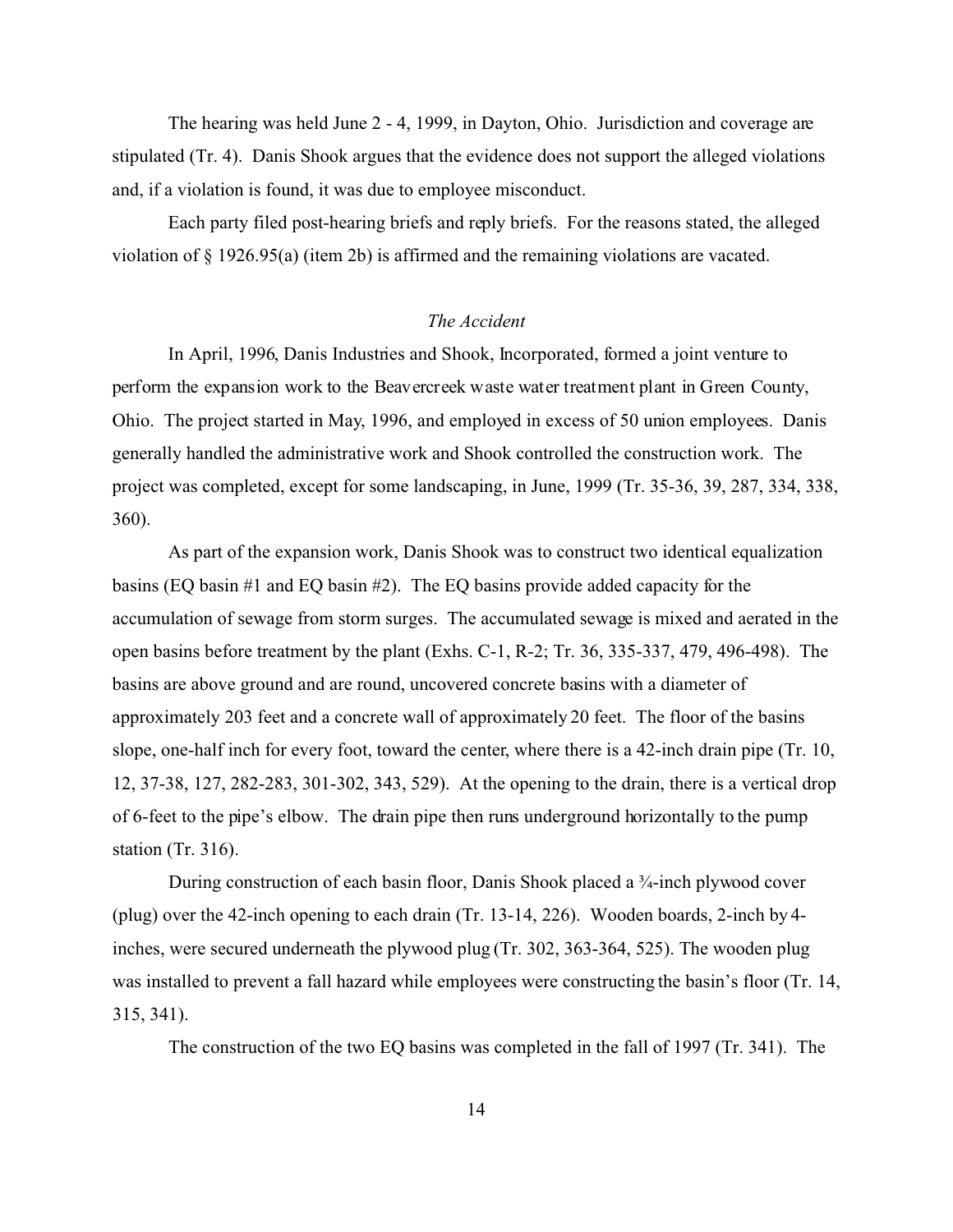plywood plugs remained over the drains and rain water started accumulating in the basins (Tr. 19, 344, 500-501). Danis Shook left the plugs in place and applied caulking to prevent the water from draining to the pump station, which was still under construction (Tr. 120, 366-367, 385).

After the pump station was completed in April, 1998, additional work needed to be done in the EQ basins, including placing brackets on the walls and across the concrete floor to support the aeration pipes (Exh. R-3; Tr. 36, 240-241, 494). In order to install the brackets, the accumulated water in the basins needed to be drained (Tr. 180-181, 307-308). The water was approximately 12 to 30 inches deep (Tr. 119-120, 346-347, 503).

To drain the water from the basins, a laborer wearing waders, a life vest, harness and a lifeline attached to a handrail entered the water and drilled three holes in each plywood plug (Tr. 112, 207). The holes were drilled approximately two weeks prior to the accident (Tr. 119, 231). There is no evidence that any other employee had been in the EQ basins since their construction (Tr. 227). After the holes were drilled, water began to drain, particularly from EQ basin #2. However, by April 22, 1998, water remained in both EQ basins.

The pipefitters who were responsible for installing the process piping in the basins had completed their work in the pump station and began working in EQ basin #2 (Tr. 240-241). The pipefitters' foreman was James H. Wagner, Sr., and the crew consisted of James E. Wagner (his son) and Wayne Mitchell (Tr. 144, 178-179, 268). Brackets and pipes had to be installed across the basin floor and on the wall (Tr. 494). However, before installing the brackets across the floor, the accumulated water needed to be removed (Tr. 484). The water in EQ basin #2 was still several inches deep (Tr. 172). Therefore, the pipefitters initially installed attachments and cleaned wall castings on the basin's interior wall. Unlike at the center of the basin, there was no water on the concrete floor within 30 feet of the wall. The installation of the wall attachments did not require going into the water (Tr. 270-271).

Although the work was not completed in EQ basin #2, on April 22, 1998, the pipefitters moved their work into EQ basin #1, where all the material was stored (Tr. 150, 172, 181). It was approximately 7:30 a.m.(Tr. 241-242). While Wayne Mitchell worked on cleaning the wall castings and James Wagner (son) assembled the tools, Foreman Wagner, wearing waders, walked into the accumulated water in EQ basin #1 (Tr. 241, 243-244). The water was in excess of 32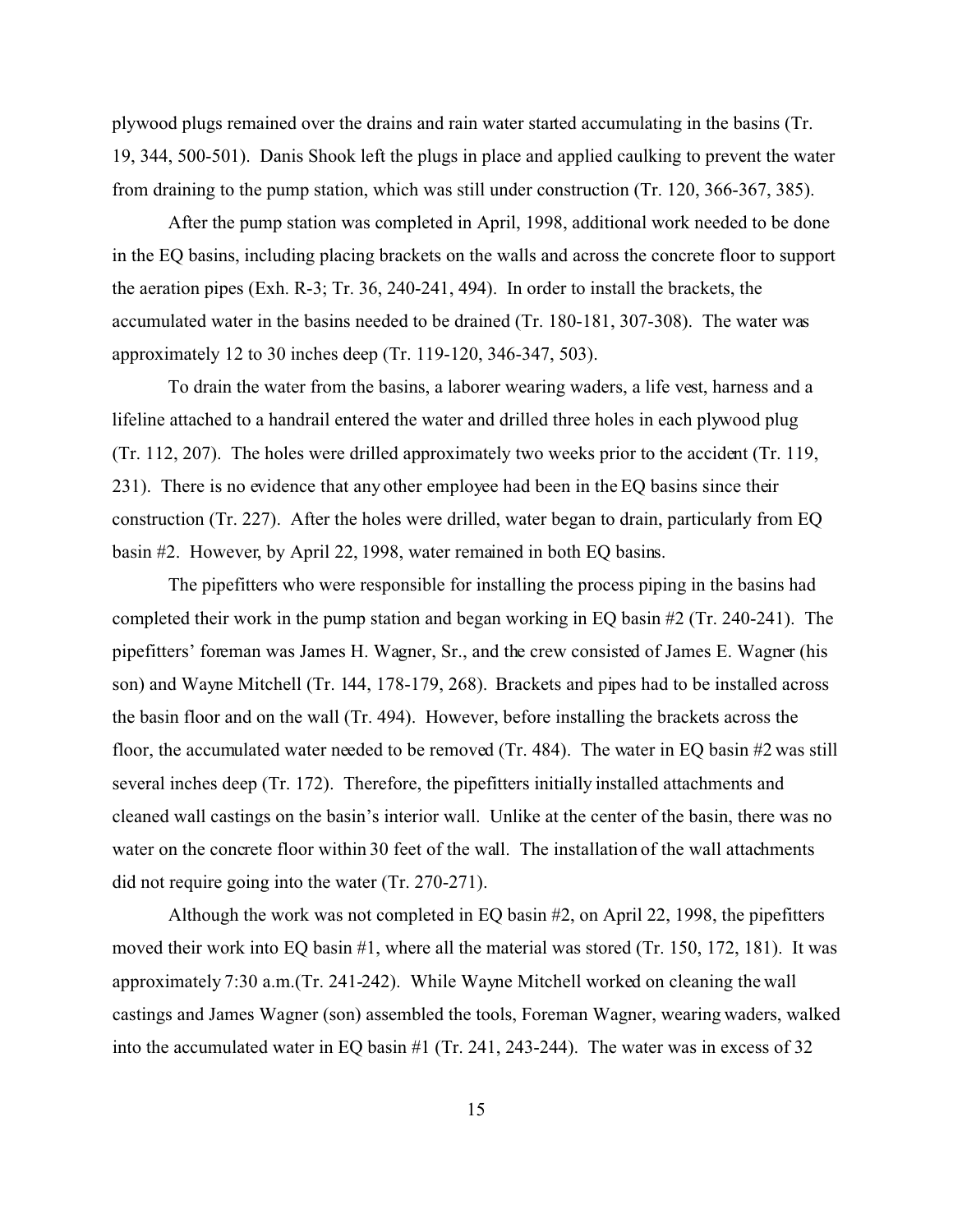inches deep at the 42-inch drain (Tr. 145-146, 159-160). Foreman Wagner wanted to see why it was not draining (Tr. 242). He was observed removing a sheet of plastic from the area of the plywood plug (Tr. 244-245). After removing the plastic, Foreman Wagner was observed using a spud<sup>9</sup> bar or piece of rebar approximately 5 feet long to slide over the wooden plug (Tr. 173, 187-188, 191, 245, 571). Mitchell also testified that Foreman Wagner was thumping the spud bar on the plug "pretty hard" (Tr. 246, 248-249, 279-280). Suddenly, James Wagner (son), who was standing on top of the ladder outside the basin's wall, saw the plywood plug pop up in the water and his father (Foreman Wagner) sucked down into the drain (Tr. 161, 188). Foreman Wagner drowned (Tr. 23). The accident occurred at approximately  $9:00$  a.m. (Tr. 115).

At approximately 10:30 a.m., OSHA safety specialist (CO) Barbara Marcum initiated an investigation into the accident (Tr. 45, 56). She observed EQ basin #1 from the wall and interviewed employees, including supervisors of Danis Shook (Tr. 46, 72). As a result of the investigation, the serious citation was issued to Danis Shook.

## *Discussion*

There is no dispute that Danis Shook's pipefitters' foreman was engulfed in the drain while removing a blockage from the plywood plug inside EQ basin #1. Wagner's responsibilities as foreman included directing the work of the pipefitters and their safety (Resp. Brief, p. 5; Tr. 175, 296, 299). Also, the parties agree that the dry floor in the basin near the wall was an area where the pipefitters could work without exposure to an engulfment hazard (Tr. 83, 85, 87, 528-529). Wayne Mitchell, who was working on the dry concrete floor area near the wall, was not an exposed employee. There is also no dispute that a safety harness and secured lifeline should have been worn by Foreman Wagner when he was working on the plywood plug (Tr. 54).

Danis Shook argues that it lacked knowledge of Wagner's work, and if he failed to wear personal protective equipment, it was due to unpreventable employee misconduct. Danis Shook notes that Foreman Wagner was told three times prior to the accident that a laborer had worn a harness and an attached lifeline when he drilled holes in the plug.

 $9$  The spud bar weighed from approximately 15 pounds to 50 pounds (Tr. 249, 273, 365, 534).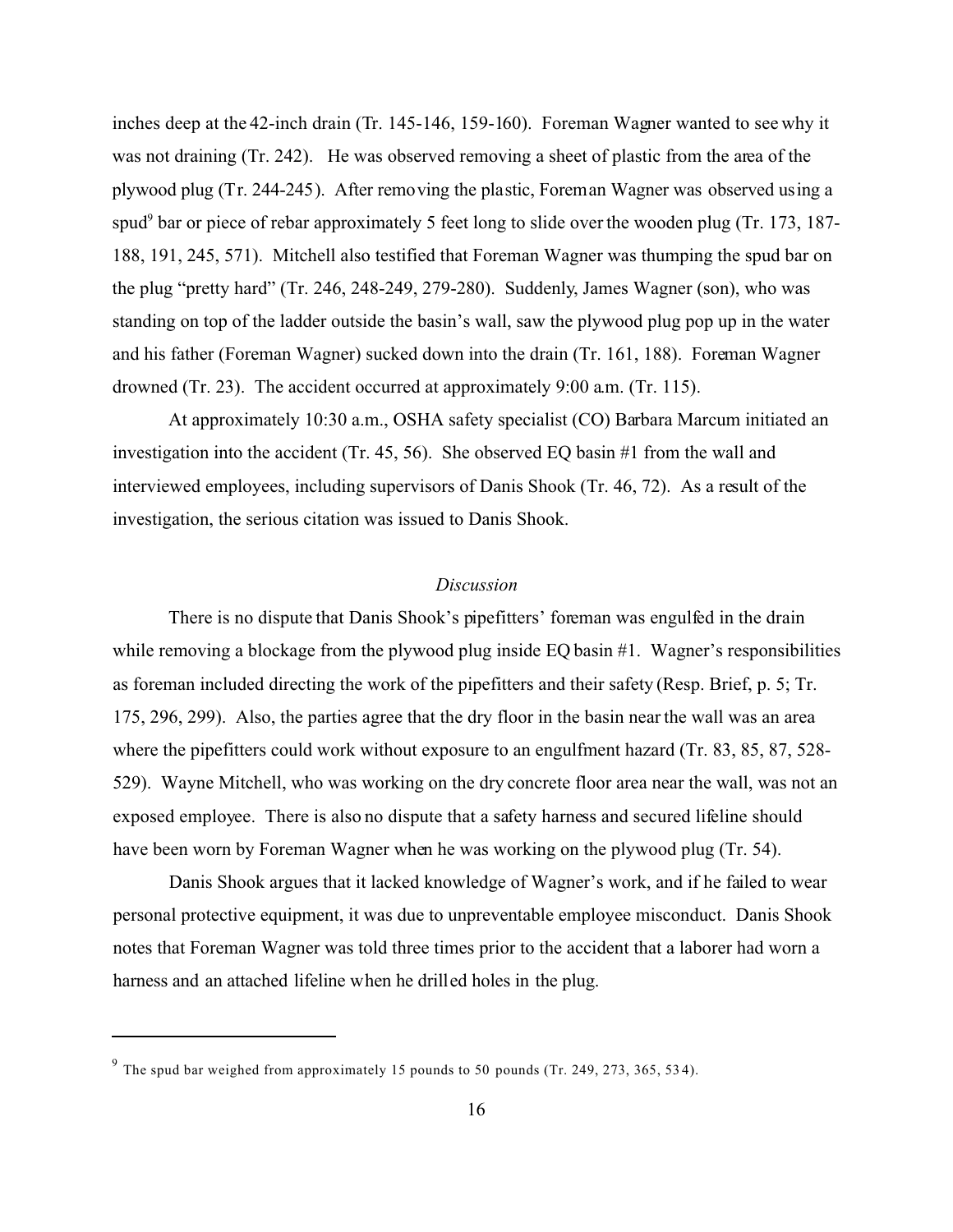## Item 1 - Alleged Violation of  $\S$  5(a)(1)of the Act

The citation alleges that employees were exposed to a potential engulfment hazard while in the accumulated water inside EQ basin #1. The abatement portion of the citation provides for treating the EQ basins similar to confined spaces by requiring an assessment to identify the confined spaces and to develop and implement safe entry procedures, including a requirement for the use of appropriate protective equipment and/or rescue equipment to prevent the engulfment of employees. Section  $5(a)(1)$  of the Act, referred to as the general duty clause, provides that each employer:

> [s]hall furnish to each of his employees employment and a place of employment which is free from recognized hazards that are causing or are likely to cause death or serious physical harm to his employees.

The Secretary does not contend that the EQ basins were confined spaces. In the Secretary's post-hearing brief and reply brief, the Secretary describes the violation of the general duty clause as Foreman Wagner's failure to wear a safety harness and lifeline and his exposure to an engulfment hazard (Secretary's Brief, pp. 22-24; Secretary's Reply Brief, pp. 13-14).

If the Secretary cited  $\S$  5(a)(1) because there had been no hazard identification or assessment of the job site done in the basin, as stated in the citation, the alleged violation is vacated (Tr. 49). The Secretary offered no evidence supporting the allegation. Rick Tagliaferri, mechanical engineer, stated that he discussed the plug and the potential engulfment hazard with Michael Barrett, project superintendent, approximately six weeks prior to the accident (Tr. 493). Danis Shook did have a site-specific safety plan for the project and a written confined program (Exhs. C-4, C-5). The Secretary cites no deficiencies in the plan or program.

If the Secretary is alleging a  $\S 5$  (a)(1) violation because of an engulfment hazard which is abated by personal protective equipment, such as a safety harness and a secured lifeline, the Secretary has also cited 29 C.F.R. § 1926.95(a) (item 2a). The § 1926.95(a) allegation states that employees entering the basins did not wear appropriate protective equipment, such as safety harnesses, lifelines and/or securing or retrieval devices/systems, to protect against engulfment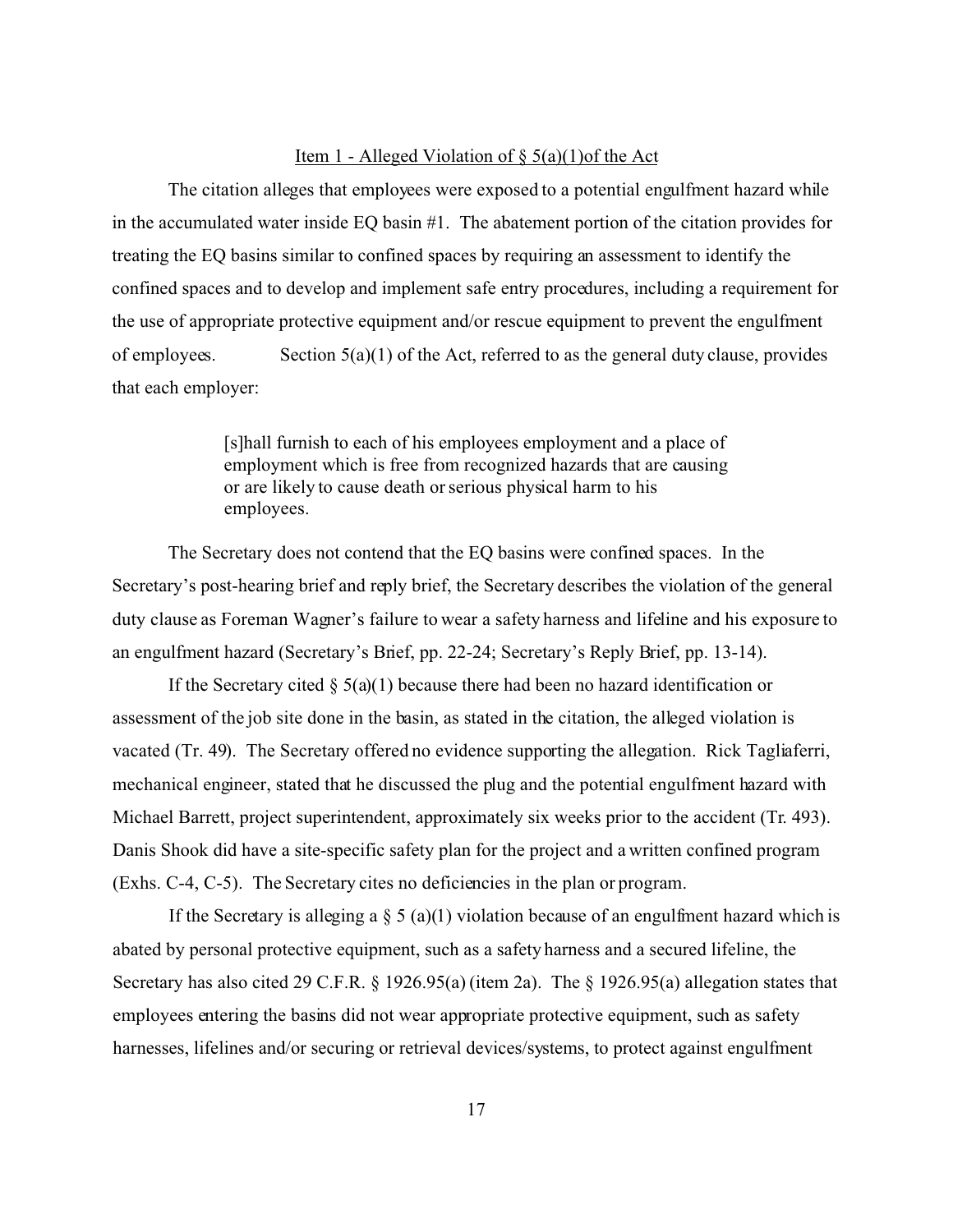hazards. Section 1926.95(a) requires the use of protective equipment, including personal protective equipment.

Under the circumstances of this case, the  $\S$  1926.95(a) allegation preempts  $\S$  5(a)(1). A citation under  $\S$  5(a)(1) of the Act is not appropriate where the particular hazard for which the employer has been cited is covered by a specific standard. *Ted Wilkerson, Inc*., 9 BNA OSHC 2012, 2015 (No 13390, 1981). A general standard is preempted by a specific standard if both address the same particular hazard. *Williams Enterp of Georgia, Inc.,* 832 F2d 567, 570 (11th Cir, 1987). If the same hazard is addressed, it must then be determined whether, as applied in the case, the specific standard preempts the application of the general standard. *McNally Construction & Tunneling Co*., 16 BNA OSHC 1879, 1880 (No 90-2337, 1994).

In this case, the Secretary cited both provisions for the same activity (working on the plywood plug), the same engulfment hazard (captured by the accumulated water in a 42-inch drain), and required the same abatement measures (safety harness and a secured lifeline). The allegations under  $\S$  5(a)(1) are duplicated by the allegations of  $\S$  1926.95(a).

The alleged violation of  $\S$  5(a)(1) is vacated.

#### **Safety Standards**

The Secretary has the burden of proving a violation.

In order to establish a violation of an occupational safety or health standard, the Secretary has the burden of proving: (a) the applicability of the cited standard, (b) the employer's noncompliance with the standard's terms, (c) employee access to the violative conditions, and (d) the employer's actual or constructive knowledge of the violation (*i.e.,* the employer either knew or, with the exercise of reasonable diligence could have known, of the violative conditions).

*Atlantic Battery Co.,* 16 BNA OSHC 2131, 2138 (No. 90-1747, 1994).

Danis Shook does not dispute the application of  $\S$ § 1926.21(b)(2) and 1926.95(a) to its construction at the waste water treatment plant. There is no dispute that Wagner was exposed to an engulfment hazard when he attempted to remove a blockage from the plywood plug without appropriate protective equipment. With regard to the alleged violation of § 1926.95(a), Danis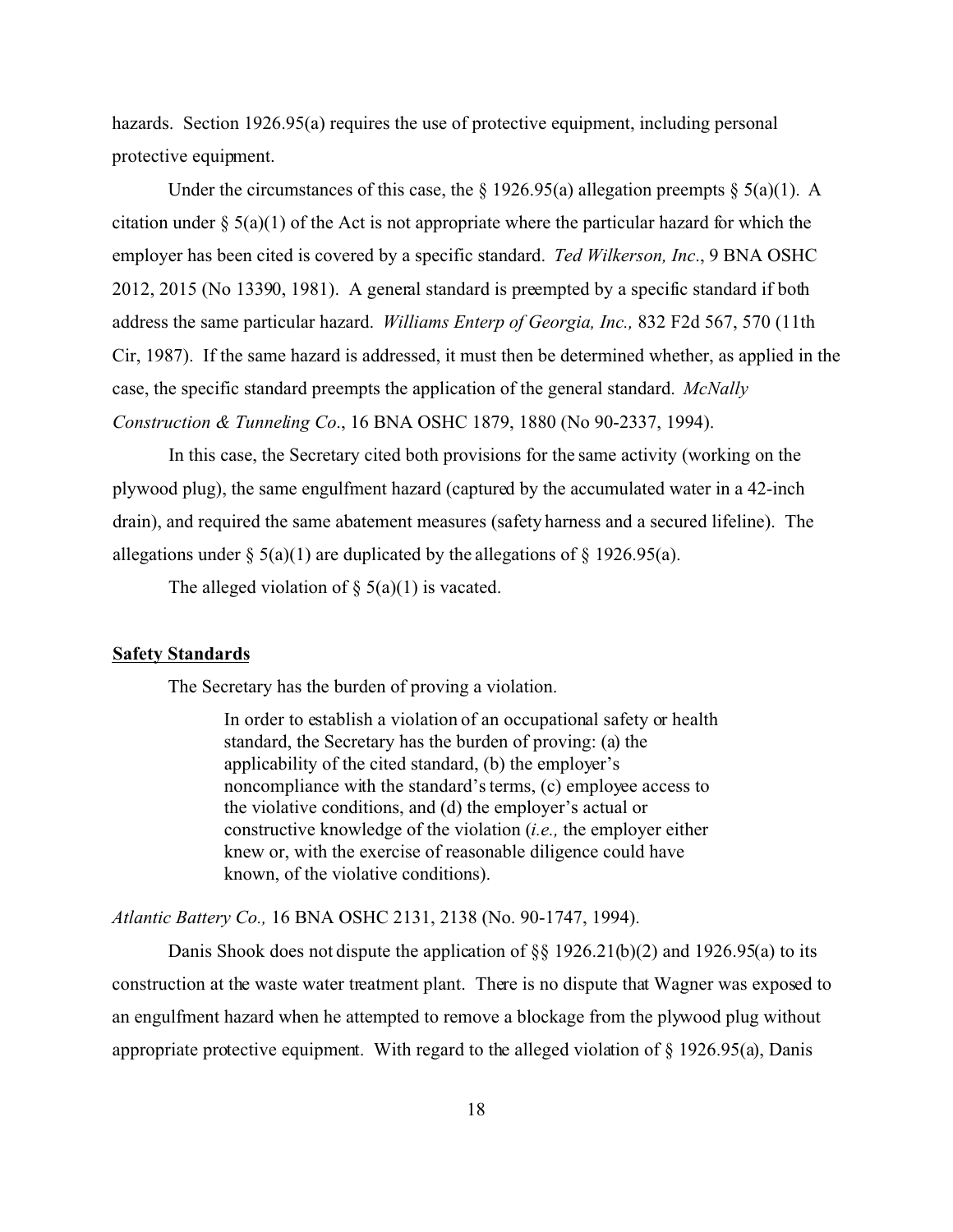Shook does not dispute that the failure to wear the harness and lifeline violated the terms of § 1926.95(a). The issue remaining as to alleged safety standard violations is whether terms of § 1926.21(b)(2) were violated and whether Danis Shook knew or should have known of the violation of § 1926.95(a). As to § 1926.95(a), Danis Shook asserts an affirmative defense of unpreventable employee misconduct.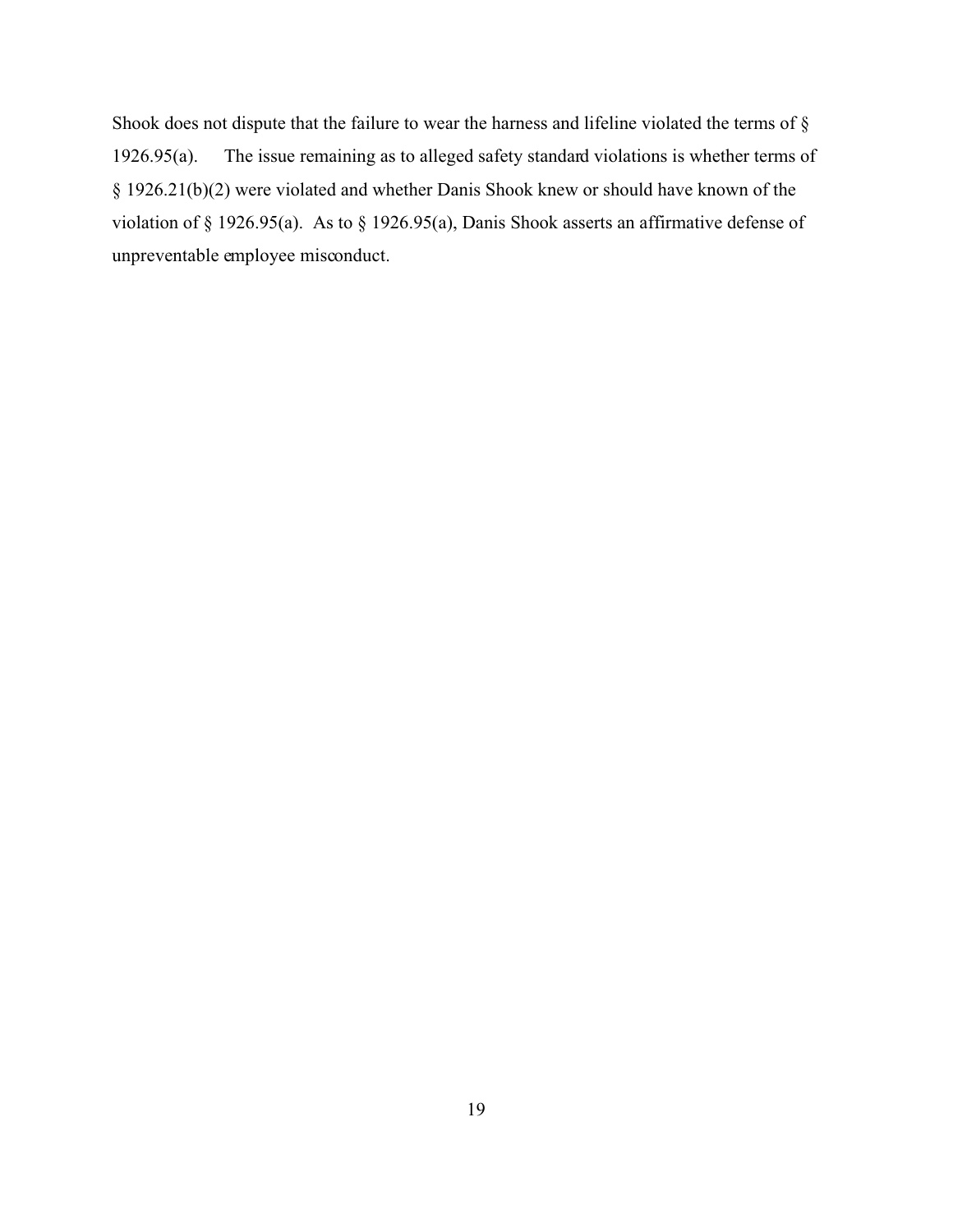## Item 2a - Alleged Violation of  $\S$  1926.21(b)(2)

The citation, as amended, alleges that Danis Shook failed to instruct employees who entered or worked in the EQ basins in the recognition and avoidance of the hazards associated with engulfment by the flow of water draining through the pipe. Section 1926.21(b)(2) provides:

> The employer shall instruct each employee in the recognition and avoidance of unsafe conditions and the regulations applicable to his work environment to control or eliminate any hazards or other exposure to illness or injury.

Section 1926.21(b)(2) requires instruction to employees on (1) how to recognize and avoid unsafe conditions reasonably expected to be encountered on the job, and (2) the regulations applicable to those hazardous conditions. *Superior Custom Cabinet Co.,* 18 BNA OSHC 1019, 1020 (No. 94-200, 1997). Such instructions must address matters specific to the worksite about which a reasonably prudent employer would have instructed its employees. *Pressure Concrete Construction Co.*, 15 BNA OSHC 2011, 2016 (No. 90-2668, 1992).

The issue is whether Danis Shook failed to provide reasonable instruction regarding working on or near the plywood plug. *Crouse Combustion Systems, Inc.*, 13 BNA OSHC 1388, 1389 (No. 86-1244, 1987).

Foreman Wagner's death is not evidence that the instruction was inadequate. Section 1926.21(b)(2) contains no additional requirement that an employer effectuate required instructions. The failure to comply does not establish a violation of § 1926.21(b)(2). *Dravo Engineers and Constructors*, 11 BNA OSHC 2010, 2012 (No. 81-748, 1984). However, Foreman Wagner was a supervisor in charge of the safety of his employees. His failure to use safety equipment while working at the plywood plug indicates his lack of understanding or appreciation of the hazard. When a supervisory employee endangers himself, there is a strong inference of his incapacity to identify hazardous conditions. *Ed Taylor Construction Co.,* 15 BNA OSHC 1711, 1717, n. 8 (No. 88-2463, 1992).

In this case, the record establishes that Foreman Wagner received instruction sufficient to satisfy the standard. Danis Shook maintained a written safety program, a site specific safety plan and an employee safety guide, referred to as "Spotlight on Safety" (Exhs. C-3, C-4, C-5, R-4).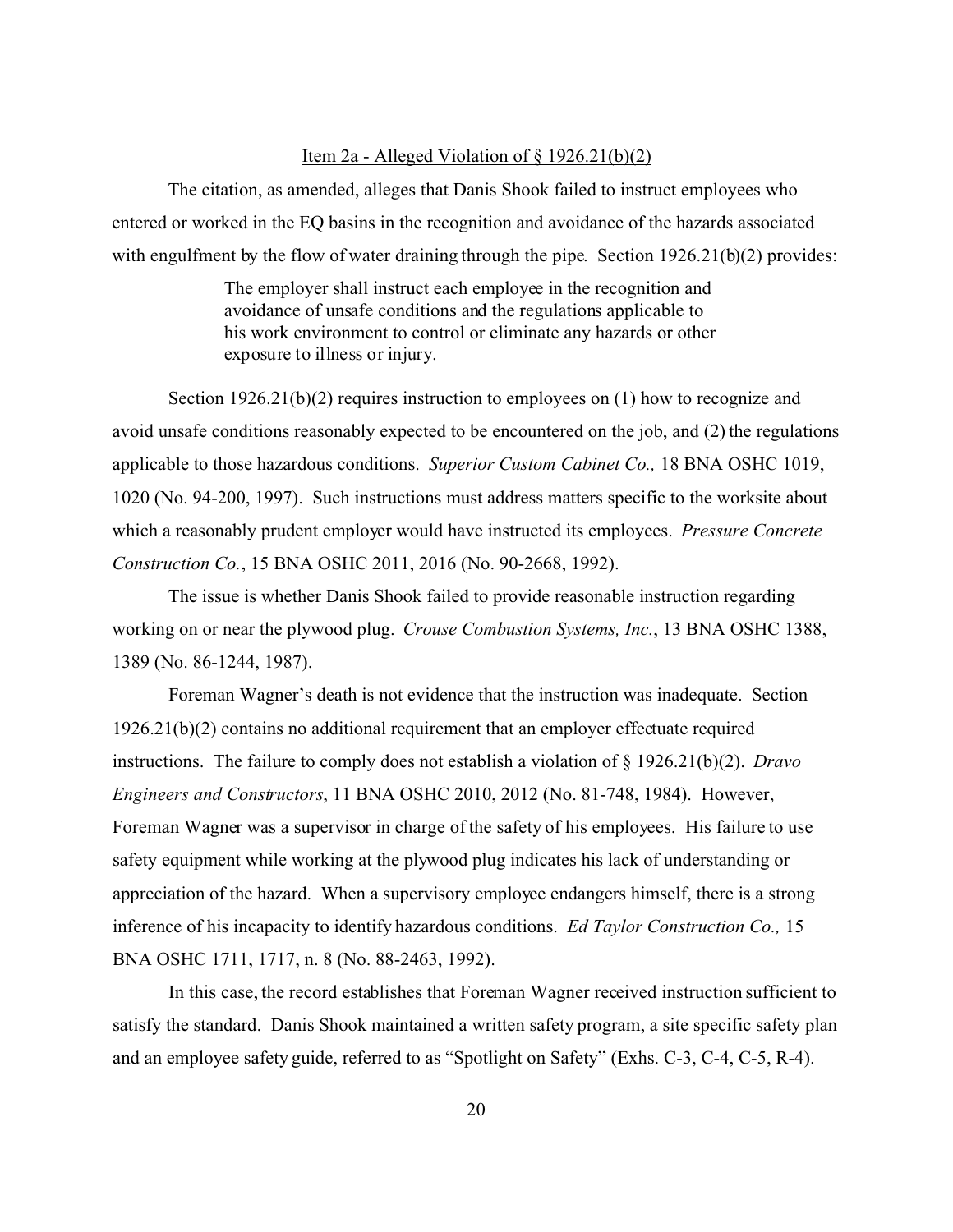The written safety program identified the requirements of § 1926.21(b)(2) (Exh. C-3, p. 276; Tr. 62-63). The employees' safety guide, which was given to new employees, required that "personal protective equipment must be used as needed" (Exh. R-4, p. 281; Tr. 515-516). The guide also provided that "buoyant work vests shall be worn when working over or near water where depths create a danger of drowning, unless adequate fall protection is provided" (Exh. R-4, p. 282).

Danis Shook had weekly safety tool box talks (Tr. 248, 372, 520). The training included climbing scaffolds and ladders, roping tools, using safety equipment on scaffolding, and hazardous material on the job (Tr. 253). Also, among the topics, the weekly meetings discussed the use of safety harnesses and lanyards for fall protection (Tr. 361-362).

Although Danis Shook had an extensive safety program, there is no showing that the weekly safety meetings or written safety programs specifically addressed the use of personal protective equipment while working on a plywood plug under an accumulation of water (Tr. 253- 254). Barrett testified that the safety meetings did not discuss working in water (Tr. 362).

The record, however, does show that Foreman Wagner received verbal instruction in the recognition and avoidance of the hazards associated with working on the plywood plug. Such instruction satisfies the requirements of  $\S$  1926.21(b)(2). An instruction may be formal, informal, verbal, or on the job. *Better Bilt Products, Inc.*, 15 BNA OSHC 1167, 1171 (No. 89- 2028, 1991). Richard Tagliaferri, mechanical engineer, testified that approximately three weeks prior to the accident, Wagner's crew was finishing up in the aeration tanks. Foreman Wagner asked about working in the EQ basins. Tagliaferri informed Wagner that water was still in the basins and that the plug could not be removed because the water "could cause someone to be swept into the hole." He also told Wagner that a laborer, wearing a harness and tied off, "had drilled some holes in the top of the plywood to try and drain the tank" (Tr. 479-480).

During a second conversation, two days prior to the accident, while the pipefitters were in EQ basin #2, Tagliaferri testified that Foreman Wagner wanted to move the pipefitters to EQ basin #1 because it was where the material was stored. Tagliaferri told Wagner that there was still water in EQ basin #1 and that he had to talk to Michael Barrett, project superintendent. He again stated that the laborer had worn a harness and was tied off when he drilled holes in the plug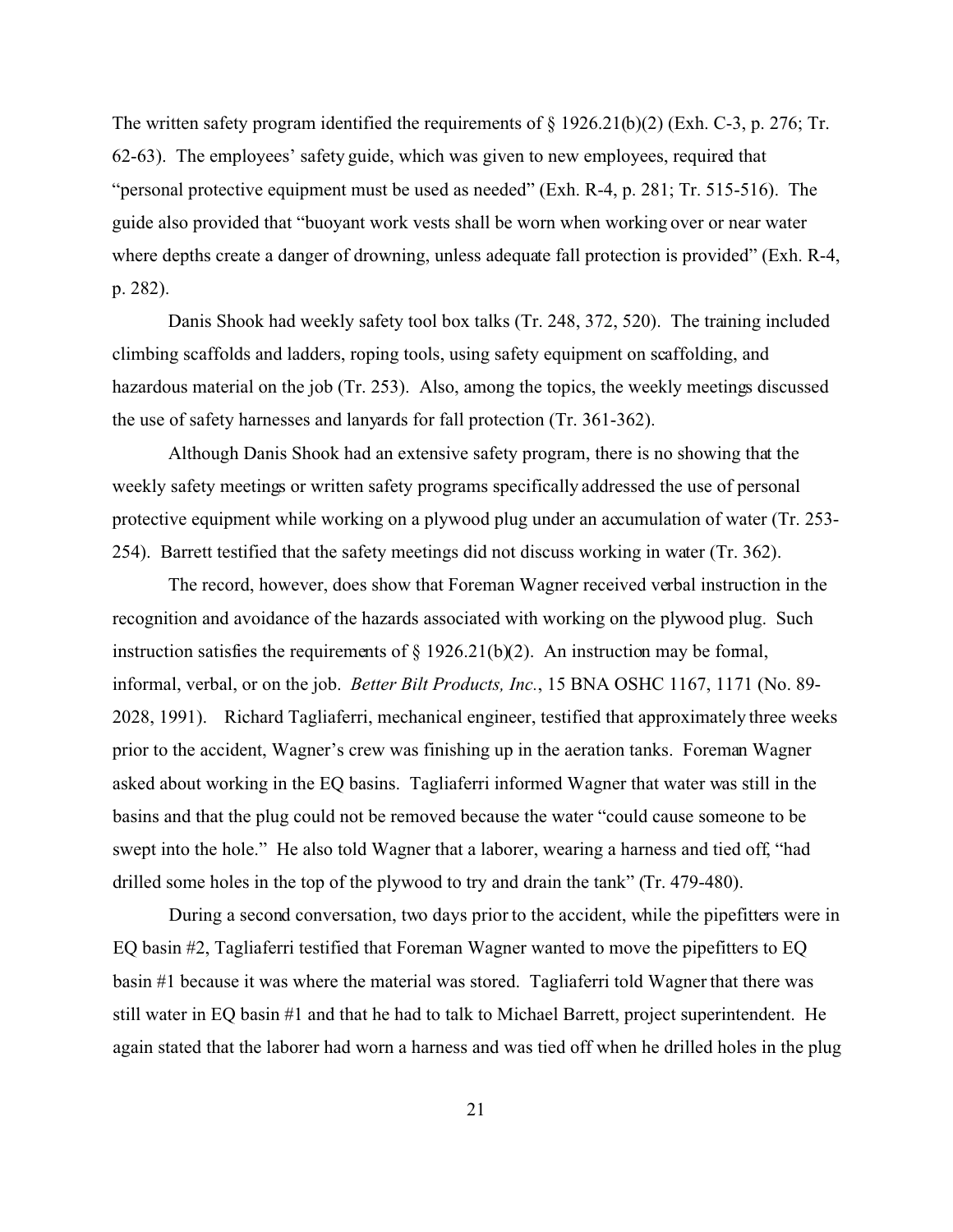(Tr. 98, 481-482, 484, 488-489). David Ritter, labor foreman, testified that Foreman Wagner asked on the morning of April 22 where the paddle bit<sup>10</sup> and waders were located (Tr. 208). In addition to directing him to the storage trailer, Ritter told Wagner that his laborer had "used the ropes and harnesses, life jacket and waders" as safety equipment when drilling the holes (Tr. 209). When Ritter looked into the storage trailer after the accident, the harnesses and ropes were still in storage (Tr. 211).

"The issue as to this particular citation item . . . is whether the employer's program of safety instruction provided adequate guidance to the employees, not whether the accident could have been averted." Also, "to penalize this employer for this instruction when he has clearly identified the hazards to the employees and pointed out the ways they can be avoided would not only be unreasonable, but would also be discouraging and counterproductive to the cause of employee safety and health." *El Paso Crane and Rigging Co., Inc*., 16 BNA OSHC 1419, 1427 (No. 90-1106, 1993).

In Foreman Wagner's conversations with Tagliaferri and Ritter, he was advised of the appropriate personal protective equipment to use when working on the plug and the potential for an engulfment hazard. Wagner was told on at least three occasions of the laborer's use of a harness and lifeline. He was also informed of the potential engulfment hazard if the plug failed or was dislodged. This information was provided to Foreman Wagner in the form of an instruction. *Concrete Construction Co.,* 15 BNA OSHC at 1620 (the standard does not limit the employer in the method by which it may impart the necessary training but somehow substance must be imparted).

As a supervisor, Foreman Wagner was responsible for recognizing and avoiding hazards. Pointing out a hazard, and what others wore to abate the hazard, satisfies the employer's responsibility of providing instruction in the recognition and avoidance of hazards. An employer's instructions are adequate if they are "specific enough to advise employees of the hazards associated with their work and the ways to avoid them." *El Paso Crane & Rigging Co.,*  16 BNA OSHC 1419, 1425, n. 6 & 7 (No. 90-1106, 1993). The tragic consequences in this case

 $10$  The padd le bit had been used to drill the holes.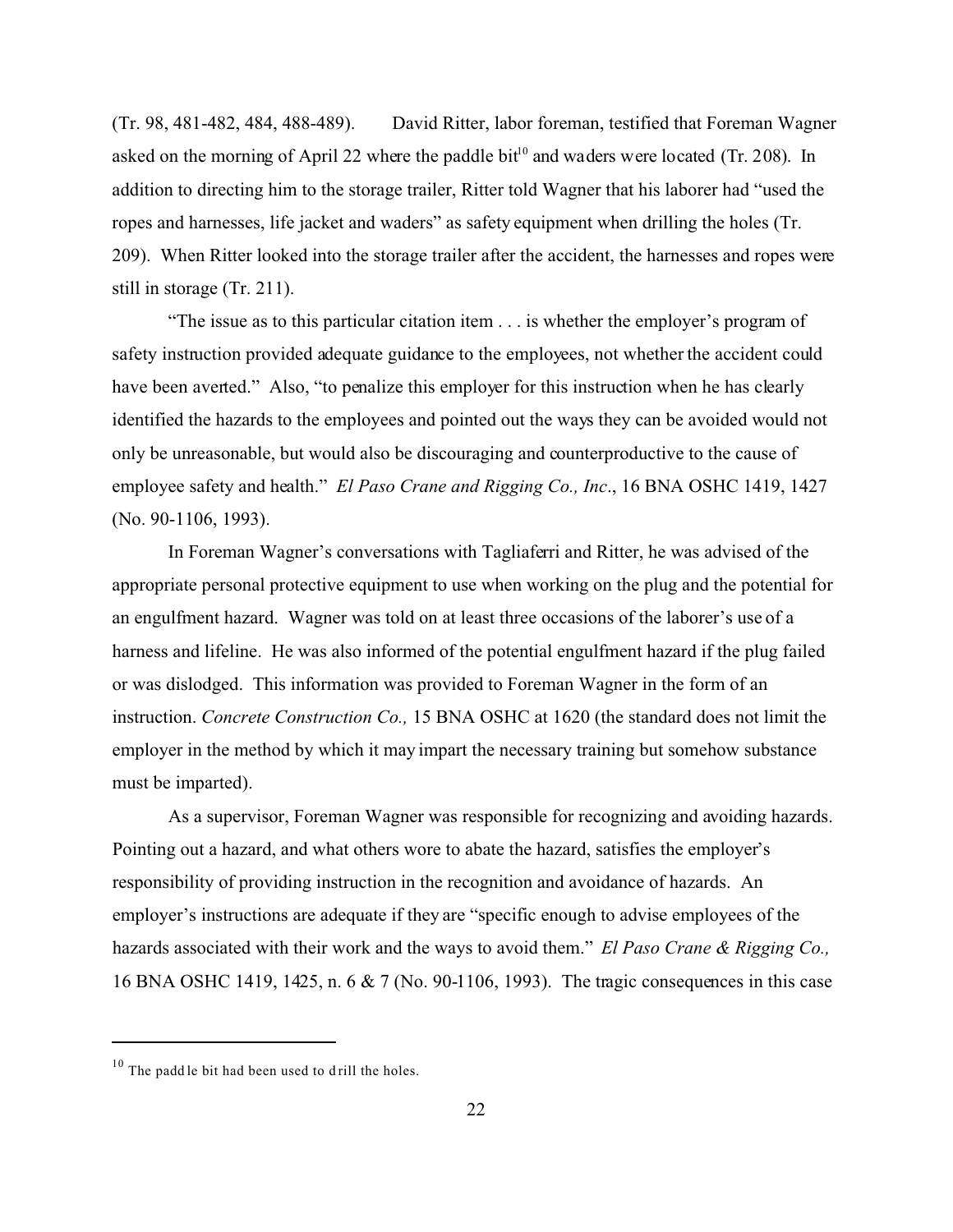demonstrate that Wagner may not have fully understood the hazard of working around the plug. Wayne Mitchell, pipefitter, testified that Foreman Wagner told him that they were to use safety equipment when drilling holes in the plug (Tr. 254). As discussed subsequently, Danis Shook's compliance with the instruction requirements of  $\S 1926.21(b)(2)$  does not necessarily mean that Danis Shook had a safety rule requiring personal protective equipment be used while working on the plug.

The testimony of James Wagner (son) and Wayne Mitchell on the lack of training is not given weight. Wagner (son) testified that he did not receive any safety-related instructions by Danis Shook about an engulfment hazard, while working on a plywood plug or the use of a harness and lanyard, except with ladders and scaffolding (Tr. 154-155, 174). Wayne Mitchell, pipefitter and a former pipefitter's foreman, could not identify any specific instructions he had received about the use of personal protective equipment when entering the water in the EQ basin (Tr. 253-254, 260, 266). He was unsure if the safety handbook had any rules requiring harnesses and lifelines (Exh. C-3; Tr. 263, 274). Mitchell did not consider it dangerous for Wagner to go into the water (Tr. 257). Neither Wagner nor Mitchell was shown to have worked or was expected to have worked on the plywood plug. They were not shown to have been exposed to an engulfment hazard. It was not demonstrated that Danis Shook was required to provide them instruction and hazard avoidance training on working on or near the plug. The work involving the plug and blockages was generally performed by laborers, not pipefitters. The Secretary did not argue or show that the instruction to laborers was inadequate. Prior to the accident, the laborer who drilled the holes in the plug wore a harness and lifeline.

A violation of  $\S$  1926.21(b)(2) is vacated.

#### Item 2b - Alleged Violation of § 1926.95(a)

The citation alleges that employees entering the basins did not wear appropriate protective equipment, such as safety harnesses, lifelines and/or securing or retrieval devices/systems to protect against engulfment hazards. Section 1926.95(a) provides:

> Protective equipment including personal protective equipment for eyes, face, head, and extremities, protective clothing, respiratory devices, and protective shields and barriers, shall be provided,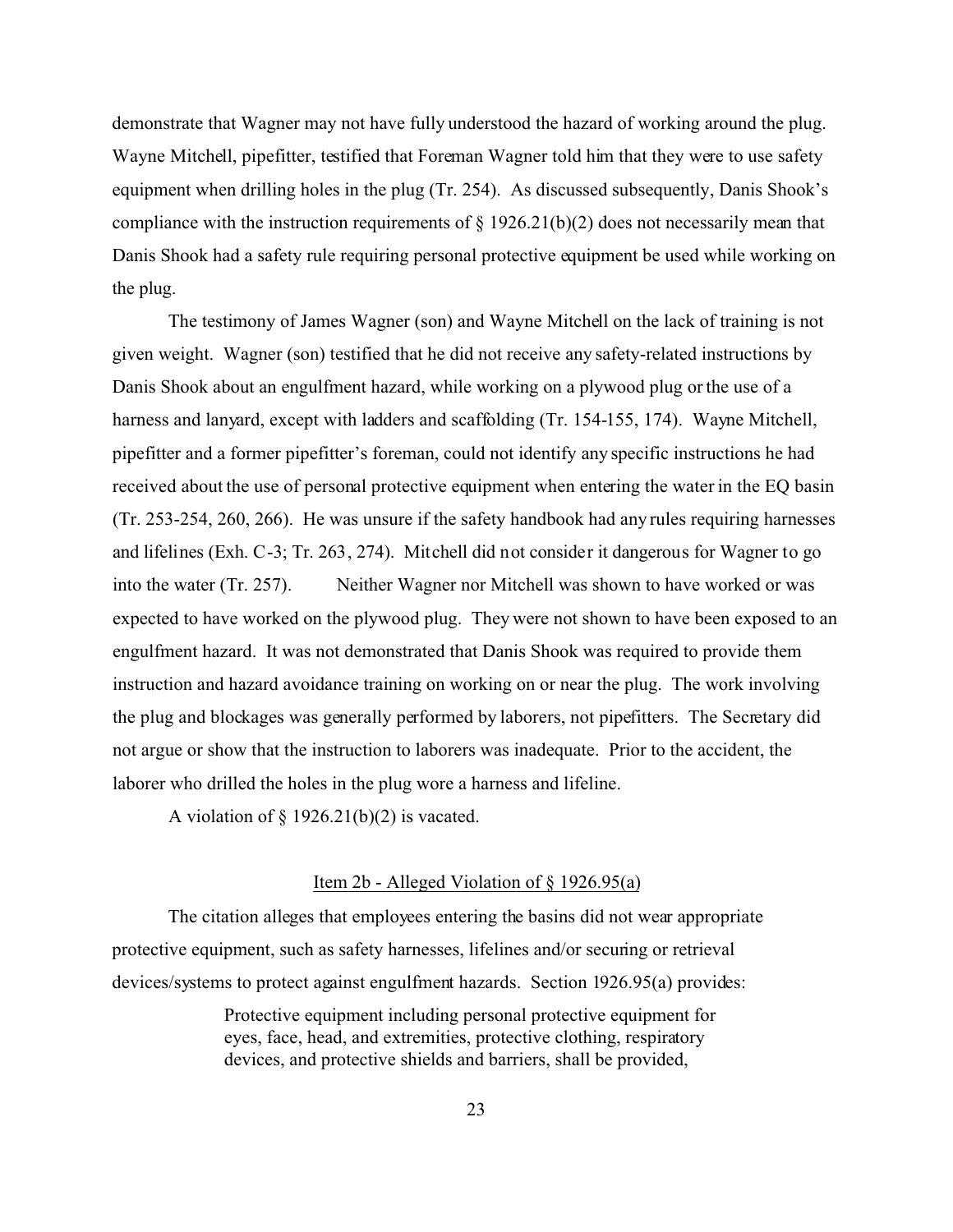used, and maintained in a sanitary and reliable condition wherever it is necessary by reason of hazards of processes or environment, chemical hazards, radiological hazards, or mechanical irritants encountered in a manner capable of causing injury or impairment in the function of any part of the body through absorption, inhalation or physical contact.

Danis Shook does not dispute that the cited standard applied, the terms of the standard were not complied with, and an employee was exposed to the conditions. Foreman Wagner was not wearing the appropriate personal protective equipment when he entered the water to clear a blockage from the plug. The parties agree that the appropriate personal protective equipment was a safety harness and a secured lifeline.

Danis Shook argues that it could not have known Foreman Wagner would work on the plywood plug without personal protective equipment (Tr. 210, 481-482, 488-489). Also, Danis Shook asserts that his failure to wear personal protective equipment was due to unpreventable employee misconduct.

Compliance with  $\S 1926.95(a)$  requires that personal protective equipment be provided only when the employer has actual knowledge of a hazard requiring the use of personal protective equipment or a reasonable person familiar with the situation, including any facts unique to the particular industry, would recognize a hazard warranting the use of such equipment. *Armour Food Co.*, 14 BNA OSHC 1817, 1820 (No 86-247, 1990) (case involves § 1910.132(a), which is a similar provision as  $\S$  1926.95(a) applying to general industry).

The Secretary identified the hazard as engulfment. "Engulfment" is defined in the confined space standards at 29 C.F.R. § 1910.146(b) as:

> the surrounding and effective capture of a person by a liquid or finely divided (flyable) solid substance that can be aspirated to cause death by filling or plugging the respiratory system or that can exert enough force on the body to cause death by strangulation, constriction, or crushing.

The Secretary's definition of engulfment is adopted as part of Danis Shook's confined space program (Exh. C-4, p. 9). The definition is reasonable and applicable in this case. *Baumgartner, Simpson, Gumpertz & Heger, Inc.*, 15 BNA OSHC 1851, 1857-1858 (No. 89- 1300, 1992), *aff'd on other grounds,* 3 F.3d 1 (1st Cir. 1993). The record shows that there was a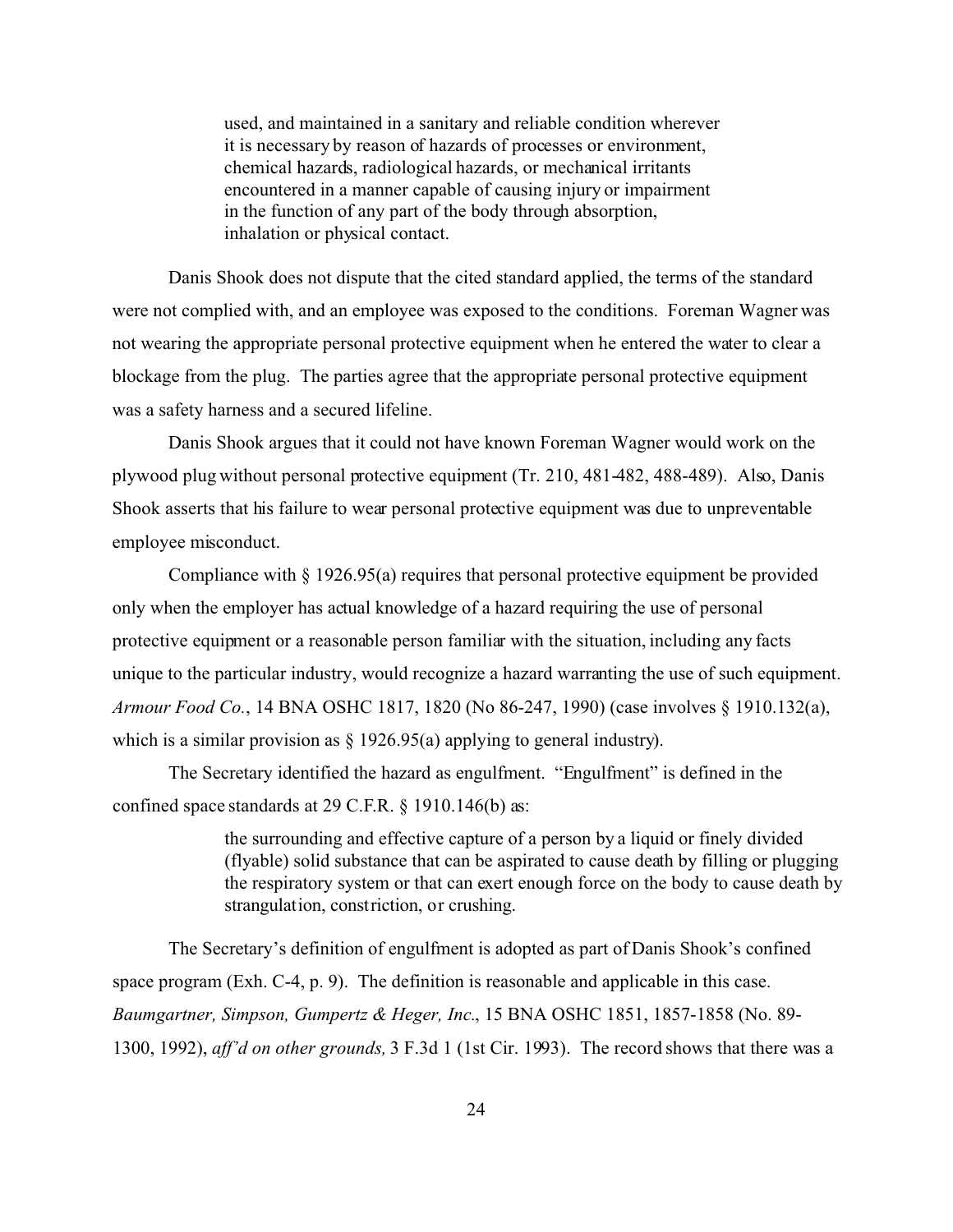potential engulfment hazard if the plywood plug under accumulation of water for five months became dislodged or failed while an employee was working on or near the plug. CO Marcum described that there was the potential "for it [plug] to break or fail and suck someone through the pipe" (Tr. 50). The accident on April 22, 1998, demonstrates the nature of the hazard. Wagner was caught in the force of water suddenly draining when the plug failed or was dislodged.

A "recognized hazard" is a condition or practice over which the employer can reasonably be expected to exercise control because the potential danger is actually known to the particular employer or generally known in the industry. *Pepperidge Farm, Inc*., 17 BNA OSHC 1993, 2003 (No. 89-265, 1997).

Danis Shook recognized that working on or possibly disturbing the plywood plug constituted a hazard (Resp. Brief, p. 23). The plug was under an accumulation of water for five months and was not inspected or tested by Danis Shook for strength and stability. The risk of working on or near the plug under these circumstances was plainly obvious to Danis Shook (Tr. 15-16, 384).

Rick Tagliaferri, project mechanical engineer, considered it a hazard for an employee to go near the center of the basin. He would require the employee to wear personal protective equipment and tie off, regardless if they would come in contact with the plug. Employees should tie off irrespective of their reasons for entering the water (Tr. 489, 508-509). Tagliaferri recognized that if something happened to the plug "it could cause someone to be swept into the hole" (Tr. 480).

Additionally, Joseph Reich, safety coordinator, considered it a drowning hazard for an employee to merely go into the water. He would require the employee to wear a buoyant vest and be secured (Tr. 530-531). Michael Barrett, project superintendent, also considered it an engulfment hazard if the plug failed or was dislodged (Tr. 22-23). Dave Ritter, labor foreman, who required the laborer to wear a harness and lifeline while drilling the holes, considered it a hazard because he did not know if the plywood plug had partially rotted during the five months underwater. He was also concerned about the weight of the water above the plug (Tr. 215-216, 226-227, 232).

25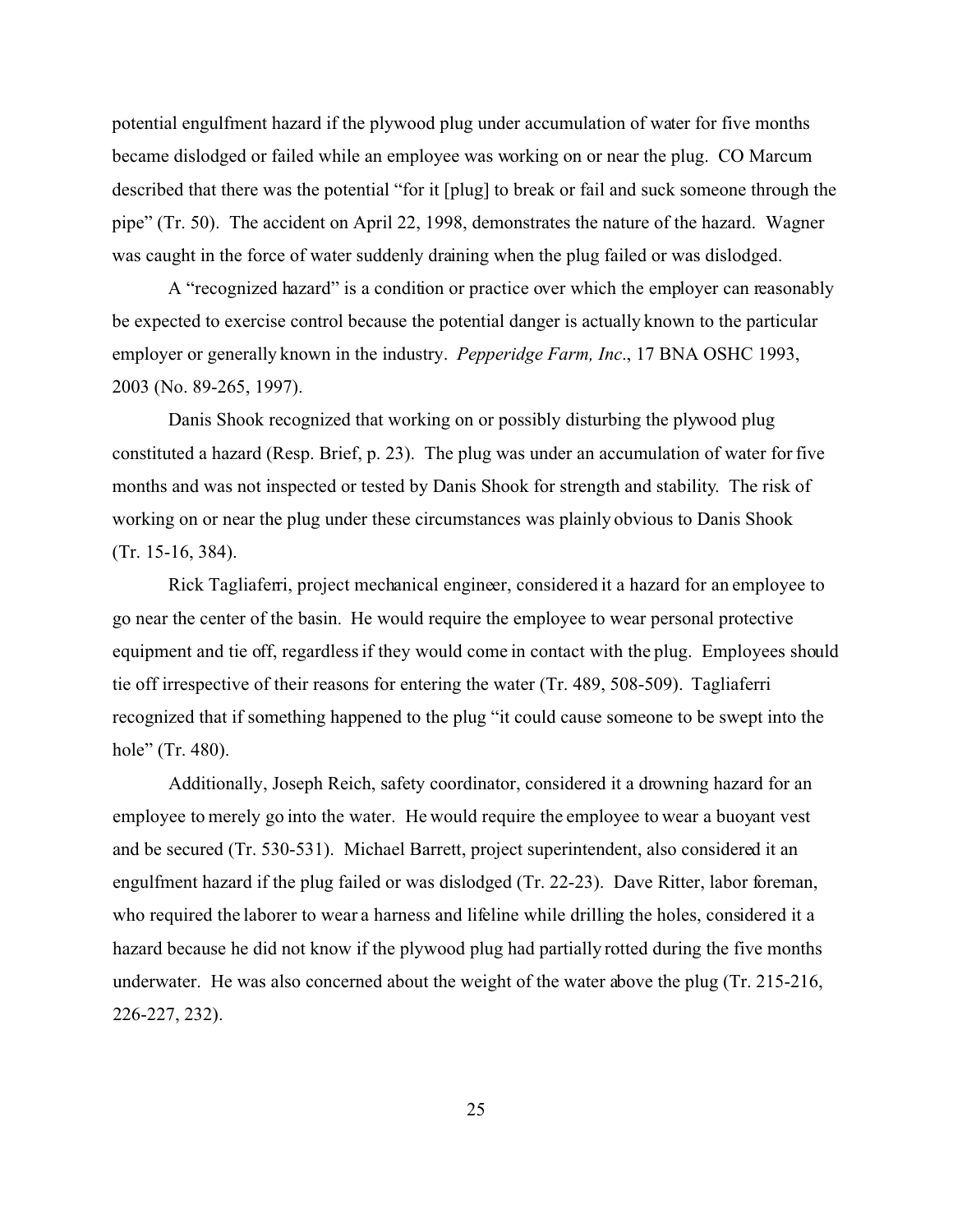Therefore, a violation of  $\S$  1926.95(a) is established if it is shown that Danis Shook knew of Wagner's failure to wear appropriate personal protective equipment.

### Knowledge of the Violation

In order to establish an employer's knowledge of a violation, the Secretary must show that the employer knew or, with the exercise of reasonable diligence, could have known of a hazardous condition. *Dun-Par Engineered Form Co*., 12 BNA OSHC 1962, 1965-1966 (No. 82- 928, 1986). It need not be shown that the employer understood or acknowledged that the physical conditions were actually hazardous. *Phoenix Roofing Inc.,* 17 BNA OSHC 1076, 1079 (No. 90-2148, 1995).

However, when a supervisory employee has actual or constructive knowledge of the violative conditions, knowledge is imputed to the employer. "Because corporate employers can only obtain knowledge through their agents, the actions and knowledge of supervisory personnel are generally imputed to their employers and the Secretary can make a prima facie showing of knowledge by proving that a supervisory employee knew of or was responsible for the violation." *Todd Shipyards Corp.,* 11 BNA OSHC 2177, 2179 (No. 77-1598, 1984). If a supervisory employee is involved, the Secretary satisfies her burden of proving knowledge without showing an inadequate safety program. *Dover Elevator Co.*, 16 BNA OSHC 1281, 1286 (No. 91-862, 1993).

In this case, there is no dispute that James Wagner was a supervisor. He was the foreman of the pipefitters' crew. He supervised their work and was responsible for their safe work practices (Exh. C-3, pp. 262, 277; Tr. 299, 307). Therefore, Wagner's activity in clearing the blockage at the plug without appropriate personal protective equipment is imputed to Danis Shook, unless it establishes substantial grounds for not imputing that knowledge. *Ormet Corp.*, 14 BNA OSHC 2134, 2137 (No. 85-531, 1991).

Danis Shook argues that it was unforeseen for Wagner to enter the water and work on the plywood plug in EQ basin #1 without personal protective equipment. April 22, 1998, was the first day the pipefitters were in EQ basin #1. Danis Shook notes that the pipefitters were originally working in EQ basin #2, which was being readied for work (Tr. 304-305, 312). Also,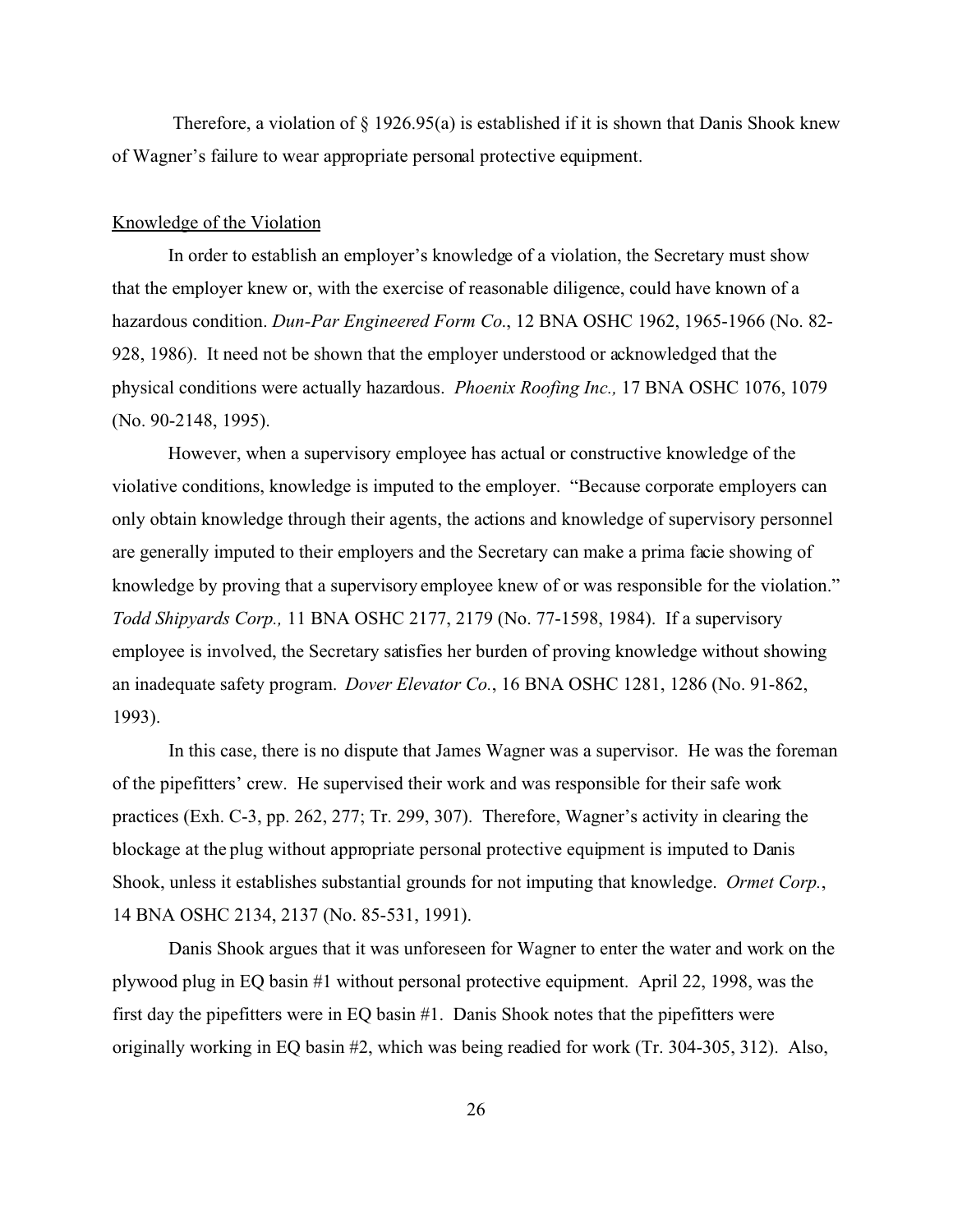Danis Shook asserts that Foreman Wagner was engaged in work outside his job description. He was performing laborers' work at the time of the accident (Tr. 171, 300, 484). On the day of the accident, Michael Barrett, project superintendent, did not know that the pipefitters started working in EQ basin #1 and, specifically, that Foreman Wagner had entered the water to clear a blockage (Tr. 309, 374).

Despite Danis Shook's arguments, the record shows that Foreman Wagner's activity at the plug was foreseen. Barrett testified that Wagner could work in EQ basin #1 without authorization, if it was not determined a hazard by the foreman. It was within Wagner's discretion. Barrett testified that Foreman Wagner was not prohibited from entering the basin; and no one required him to use personal protective equipment, such as harnesses or lanyards, or to be tied off (Tr. 31-32, 313, 325, 328). Danis Shook had not posted signs at the basin restricting access or warning employees of a potential hazard (Tr. 33). Foreman Wagner was not required to report to Barrett regarding the work being performed (Tr. 326-327). Foreman Wagner did not file progress reports (Tr. 357). Also, Barrett knew that water still remained in both basins and the pipefitters needed to work in the basins (Tr. 348-350). Barrett had walked the job site every day looking for unsafe conditions (Tr. 352, 370).

Wagner (son) testified that the trades did not necessarily perform only their specific jobs (Tr. 171). Pipefitters were not prohibited from performing some laborer's work. Although a laborer in Ritter's crew drilled the holes in the plug, Barrett had instructed Bobby Sloan, a pipe foreman, to drill the holes (Tr. 228, 308, 328, 330). Wagner (son) also testified that Bobby Sloan knew that the pipefitters were in EQ basin #1 on April 22 because he had opened the drain valves (Tr. 153, 186-187, 191-192).

Rick Tagliaferri, mechanical engineer, $<sup>11</sup>$  knew there was a possibility Foreman Wagner</sup> would go into the water (Tr. 492-493). Foreman Wagner had told him that he intended to work in EQ basin #1 (Tr. 480, 482, 491). Wagner (son) agreed that Tagliaferri knew his father planned

 $11$  Although he was not Fo reman W agner's direct supervisor, T agliaferri was high er in management and could direct the work activities of the pipefitters. Tagliaferri was responsible for purchasing piping, equipment, and coordination of mechanical drawings (Tr. 289, 495). His responsibilities also included safety. He could order w orkers to make safety correction s and cor rect dang ers.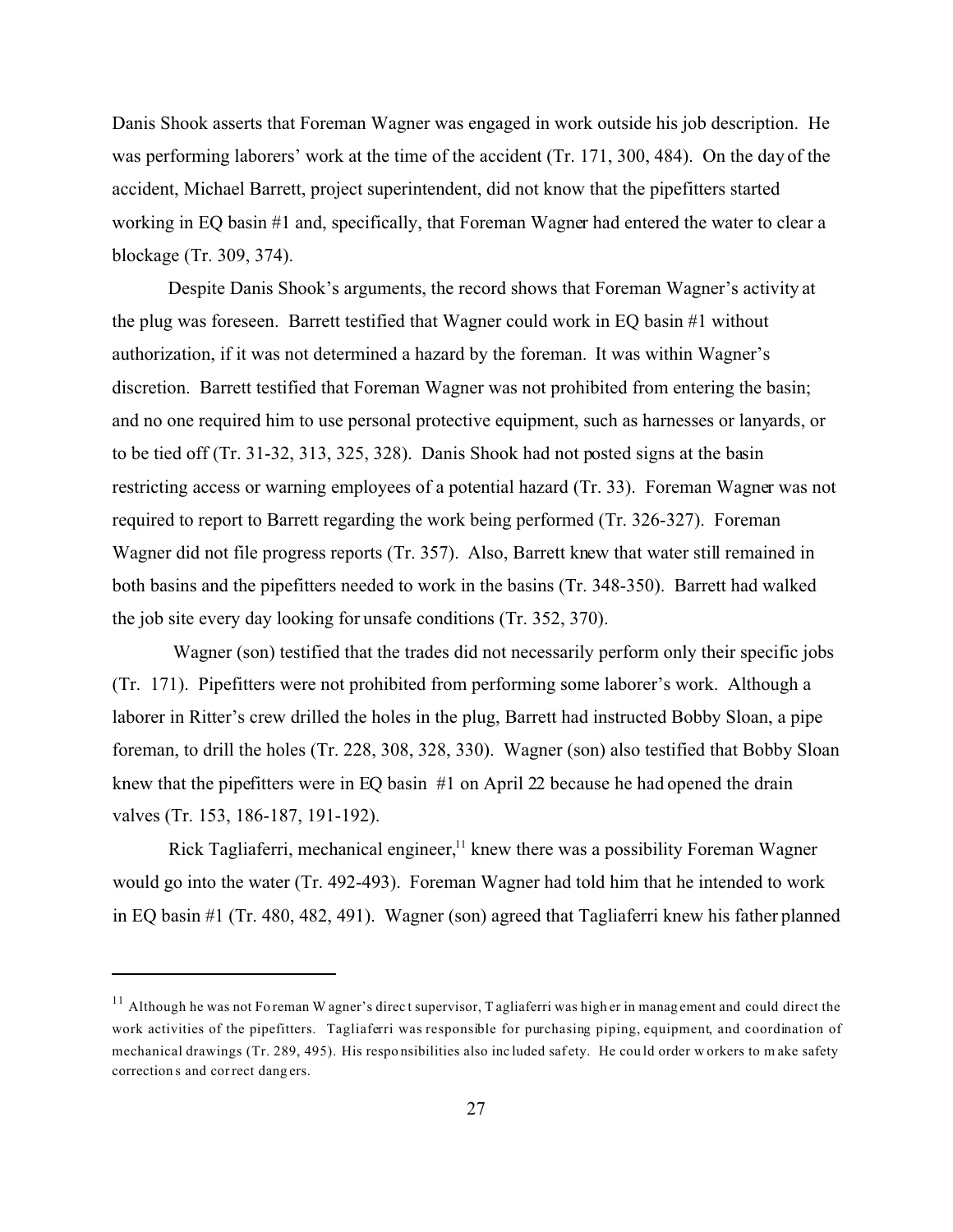to go into the other basin to see why the water was not draining (Tr. 153-154). Tagliaferri knew the water in EQ basin #1 was not draining (Tr. 502). He also knew that the pipefitters needed to work in the basins (Tr. 480, 499-500). Tagliaferri had told them to be careful in the basins because if something happened to the plug someone could be swept into the drain (Tr. 154, 480). He did not order nor require Foreman Wagner to use personal protective equipment when he was informed that Wagner was intending to work in the basin (Tr. 490-491, 507).

On the morning of the accident, Foreman Wagner asked Dave Ritter, laborer foreman, where the paddle bit was because he wanted to wade into the water to make more holes in the plug. Ritter knew that Wagner planned to go into the water (Tr. 208-209).

Wayne Mitchell, pipefitter, was inside the basin and observed Foreman Wagner working around the plug without personal protective equipment. He was told by Wagner that he wanted to see what was preventing the water from draining (Tr. 242-243). Mitchell did not consider what Foreman Wagner was doing as hazardous (Tr. 257). Wayne Mitchell had preceded Wagner as foreman of the pipefitters (Tr. 239, 259).

The Secretary having made a prima facie case showing of employer's knowledge through Danis Shook's supervisory employees, the burden shifts to Danis Shook to rebut the Secretary's case by establishing that it could not have prevented the violation.

## Employee Misconduct Defense

Danis Shook denies the violation of  $\S$  1926.95(a) on the basis of unpreventable employee misconduct. To prove unpreventable employee misconduct, Danis Shook must show that (1) it has established work rules designed to prevent the violation, (2) it has adequately communicated these rules to its employees, (3) it has taken steps to discover violations, and (4) it has effectively enforced the rules when violations are discovered. *Nooter Construction Co.,* 16 BNA OSHC 1572, 1578 (No. 91-0237, 1994). The action of the employee must represent a departure from a work rule that the employer has uniformly and effectively communicated and enforced. *Frank Swidzinski Co.,* 9 BNA OSHC 1230, 1232 (No. 76-4627, 1981). As an affirmative defense, Danis Shook has the burden of proof.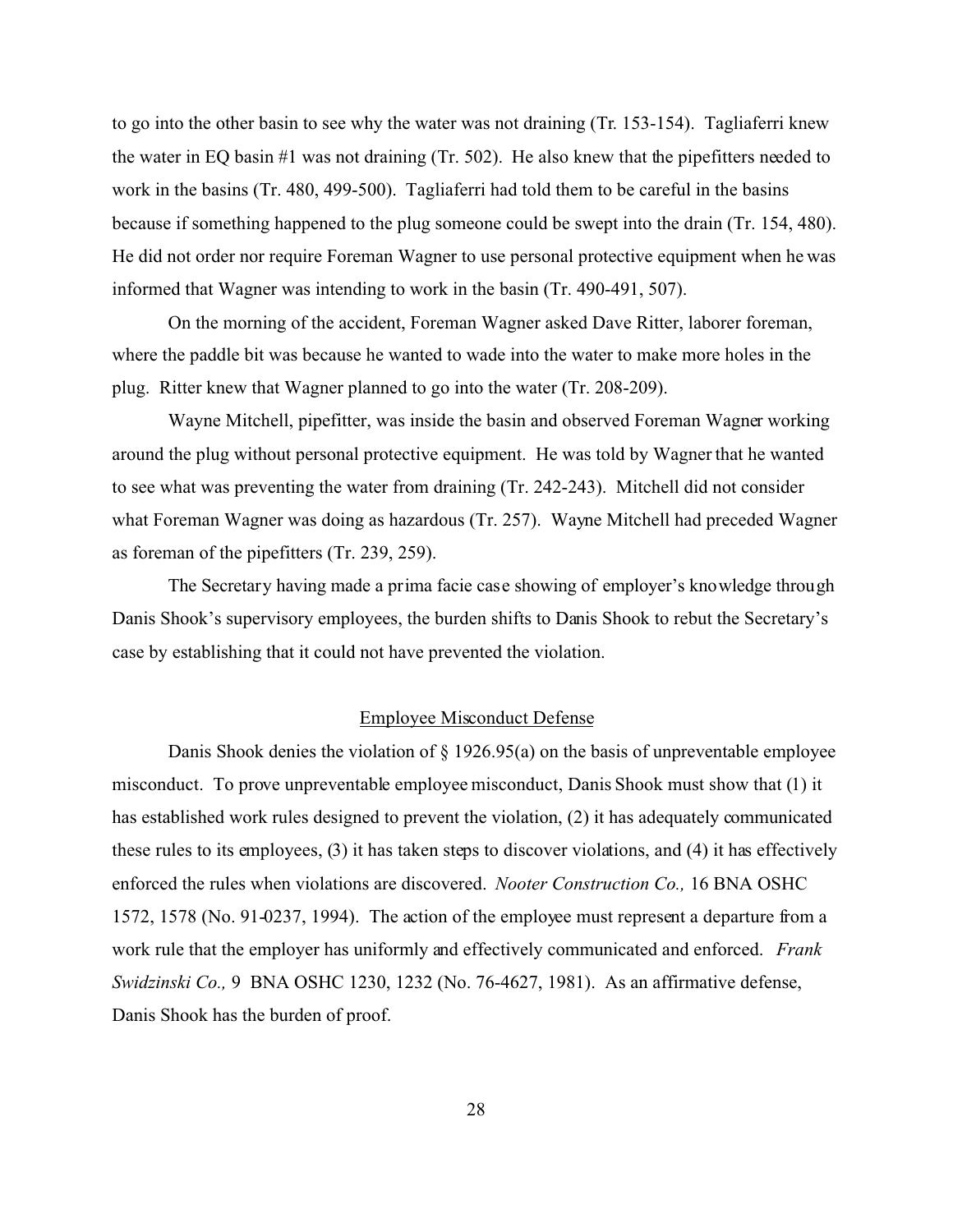Danis Shook argues that it had designed work rules which, if followed, could have eliminated the hazard. In addition to its safety rule regarding personal protective equipment "as needed," Foreman Wagner was advised three times of the laborer's use of personal protective equipment when working on the plug. Rick Tagliaferri, mechanical manager, told Wagner twice of the laborer's use of a harness and lifeline while drilling holes in the plug (Tr. 479-482, 488- 489). On the day of the accident, Dave Ritter, labor foreman, also told Wagner that the laborer had used a harness and a lifeline (Tr. 208-209).

The record, however, fails to support a supervisory employee misconduct defense. There was no work rule which specifically prohibited employees from working on the plug or requiring the use of a harness and lifeline. The "Spotlight on Safety" guide which is given to each employee, including Wagner, provides that personal protective equipment must be worn "as needed" (Exh. R-4; Tr. 516-517). This rule is vague and broadly written. It does not identify the type of personal protective equipment, the circumstances triggering their use and who makes the decision.

A work rule is defined as an employer directive that requires or proscribes certain conduct and that is communicated to employees in such a manner that its mandatory nature is made explicit and its scope clearly understood. *J. K. Butler Builders, Inc.,* 5 BNA OSHC 1075, 1076 (No. 12354, 1977). Rules that give employees too much discretion in identifying unsafe conditions have been found too general to be effective. *Superior Custom Cabinet Co., Inc.,* 18 BNA OSHC 1019, 1021 (No. 94-200, 1997).

A safety rule that is discretionary is not mandatory. Danis Shook's personal protective rule is discretionary and was not made mandatory by Foreman Wagner's discussions with Ritter and Tagliaferri. The information Wagner received from Ritter and Tagliaferri, although accepted as instructional, was not shown to constitute a safety rule requiring compliance. Foreman Wagner was not directed to follow it. David Ritter, labor foreman, testified that it was his decision to have the laborer wear the harness. It was not required by Danis Shook. Ritter had the laborer wear the harness because of his concern that the plug might blow or give out, "you never know." When Ritter informed Wagner of the lifeline and harness, he was not directing or even recommending their use. He testified that there was no requirement or policy that required the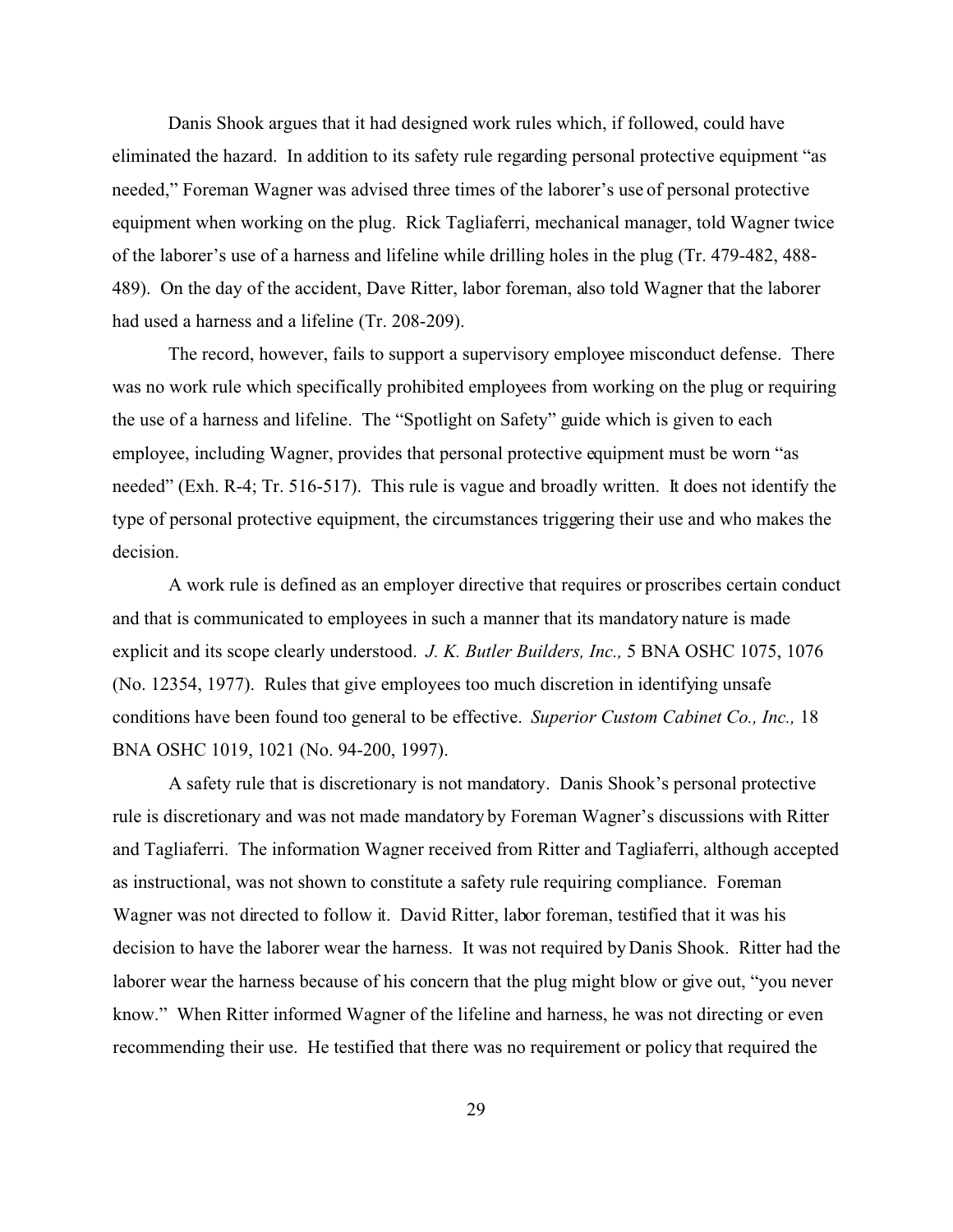use of personal protective equipment when entering the basin (Tr. 209-210, 213-215, 218-219). Also, Tagliaferri's discussion with Wagner was not shown to be more than informational. Tagliaferri did not express the laborer's use of the lifeline and harness as a rule or directive. It was instructional and not a safety rule.

Michael Barrett, project superintendent, acknowledged that it was left to the foreman's discretion as to whether his crew used personal protection. When he directed the holes to be drilled, Barrett did not instruct or recommend that the laborer use a lifeline and harness (Tr. 32, 323, 328-329, 330-331, 347). He considered that it was within the foreman's discretion based on his own observation and experience.

Danis Shook's safety program relies on supervisors to identify the hazards and take corrective action. However, when relying on a supervisor's discretion, it must be shown that the supervisor had the necessary safety training and experience to make the safety-related decisions. Danis Shook offered no evidence as to Foreman Wagner's safety training and experience.

"When the alleged misconduct is that of a supervisory employee, the employer must also establish that it took all feasible steps to prevent the accident, including adequate instruction and supervision of its employee." If a supervisory employee is involved, "the proof of unpreventable employee misconduct is more rigorous and the defense is more difficult to establish since it is the supervisors' duty to protect the safety of employees under his supervision. . . . A supervisor's involvement in the misconduct is strong evidence that the employer's safety program was lax." *Archer Western Contractors, Ltd.*, 15 BNA OSHC 1013, 1017 (No. 87-1067, 1991).

Danis Shook was on notice that Wagner was not complying with the personal protective equipment rule. Within 30 days before the accident, Wagner and his crew had received a verbal warning for not wearing safety belts or harnesses while working on scaffolding in excess of 10 feet above the ground (Tr. 175, 182, 520-521, 554-555).

Also, working on plugs in water was apparently not a unique situation. Danis Shook had commonly used plywood plugs for similar purposes in the past without incident (Tr. 369, 525- 526). There were also other locations on the project where employees had worked in water, such as a ditch or creek to tie-in piping (Tr. 362-363). If it is a routine activity, it is reasonable to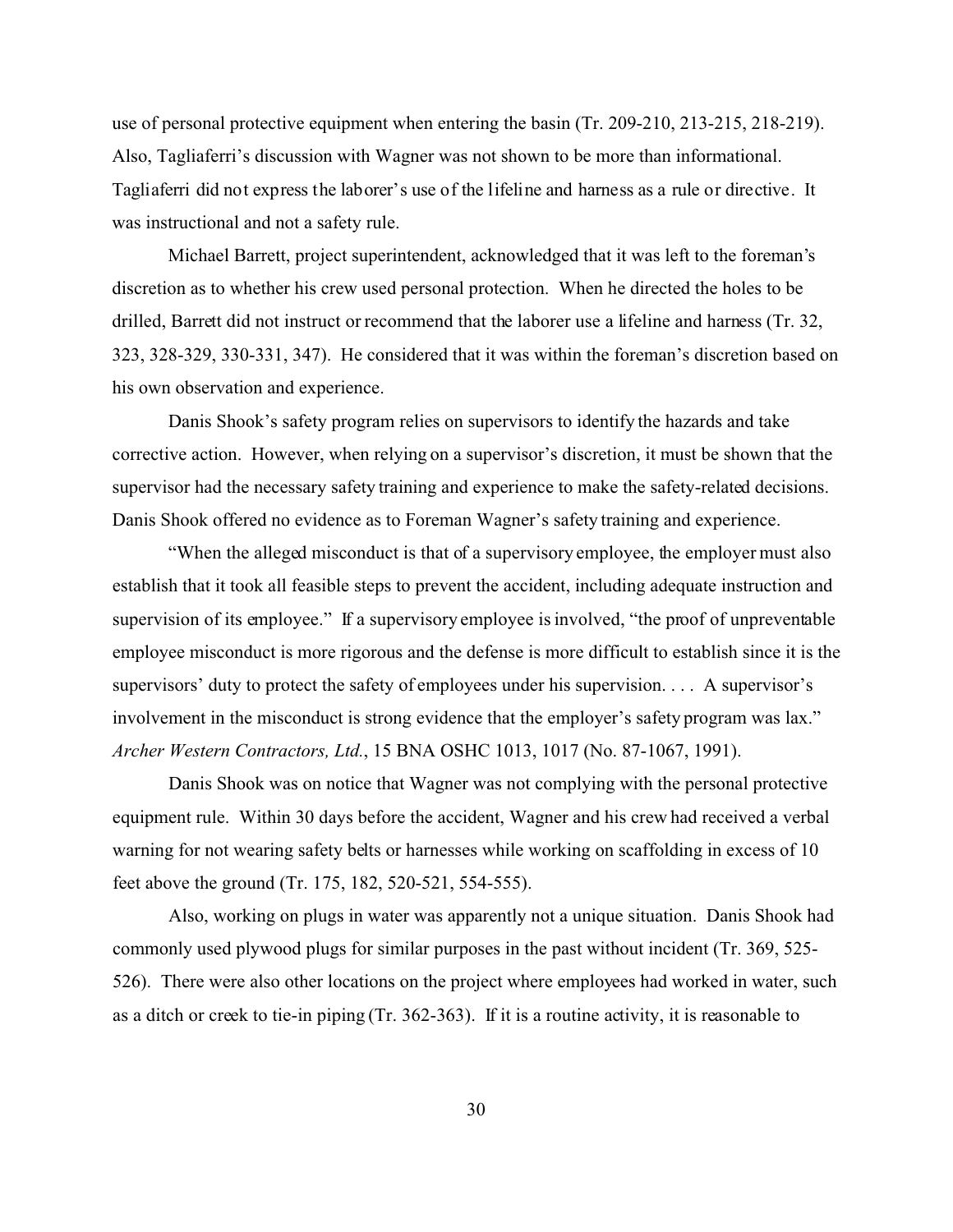expect an employer to have established procedures for removing accumulated water, and if an employee is exposed, a more specific requirement for personal protective equipment.

As another element of the employee misconduct defense, Danis Shook must show that the safety rule is enforced. To prove that its disciplinary system is more than a paper program, an employer must show evidence of having actually administered the discipline outlined in its policy and procedures. Evidence of verbal reprimands alone suggests an ineffective disciplinary system. *Pace Construction Corp*., 14 BNA OSHC 2216, 2218 (No. 86-758, 1991).

Danis Shook's safety program provides for progressive discipline, which consists of verbal and written warnings, suspensions and ultimately termination (Exh. C-3, p. 267). Barrett testified that he has never progressed to even a written reprimand. Other than the verbal warnings to Foreman Wagner and his crew, there is no showing that there was any other discipline (Tr. 371, 520-521, 523).

## Serious Classification

Under  $\S 17(k)$  of the Act, a serious violation exists if there is a substantial probability that death or serious physical harm could result from the violative condition and the employer did not and could not, with the exercise of reasonable diligence, know of the presence of the violation. In determining whether a violation is serious, the issue is not whether an accident is likely to occur; it is rather, whether the result would likely be death or serious harm if an accident should occur.

As discussed, knowledge of the violative condition is imputed to Danis Shook. Also, as evident by the accident, the failure to wear personal protective equipment was likely to result in death. The violation of § 1926.95(a) is serious.

## Penalty Consideration

The Commission is the final arbiter of penalties in all contested cases. Under  $\S 17(i)$  of the Act, in determining an appropriate penalty, the Commission is required to consider the size of the employer's business, history of previous violations, the employer's good faith, and the gravity of the violation. Gravity is the principal factor to be considered.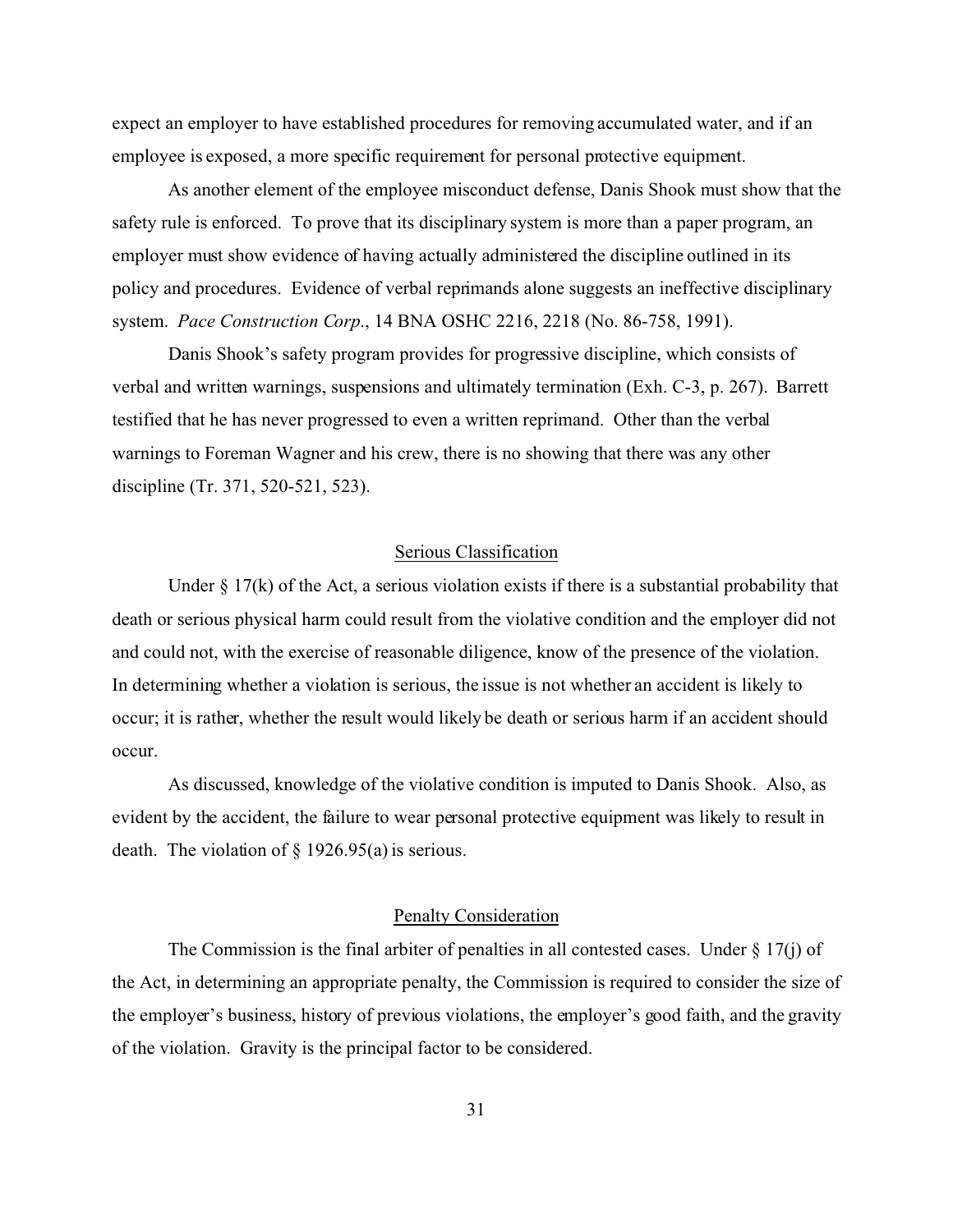As a joint venture, Danis Shook is a large employer with more than 5,000 employees. There were 50 employees working at the water treatment plant. There was no history of previous OSHA violations. There is no showing that Danis Shook was uncooperative during the inspection (Tr. 16-17).

A penalty of \$3,000 is reasonable for serious violation of § 1926.95(a). There was one employee exposed to an engulfment hazard without personal protective equipment. He died. The employee was a supervisor. He was exposed for less than two hours. Danis Shook failed to ensure that employees did not enter the accumulated water held by a plywood plug, and if an employee needed to enter, that he was strictly controlled and personal protective equipment was required.

# **FINDINGS OF FACT AND CONCLUSIONS OF LAW**

The foregoing decision constitutes the findings of fact and conclusions of law in accordance with Rule 52(a) of the Federal Rules of Civil Procedure.

## **ORDER**

Based upon the foregoing decision, it is ORDERED that serious Citation No. 1:

- 1. Item 1, alleging violation of  $\S$  5(a)(1), is vacated.
- 2. Item 2a, alleging violation of  $\S$  1926.21(b)(2), is vacated.